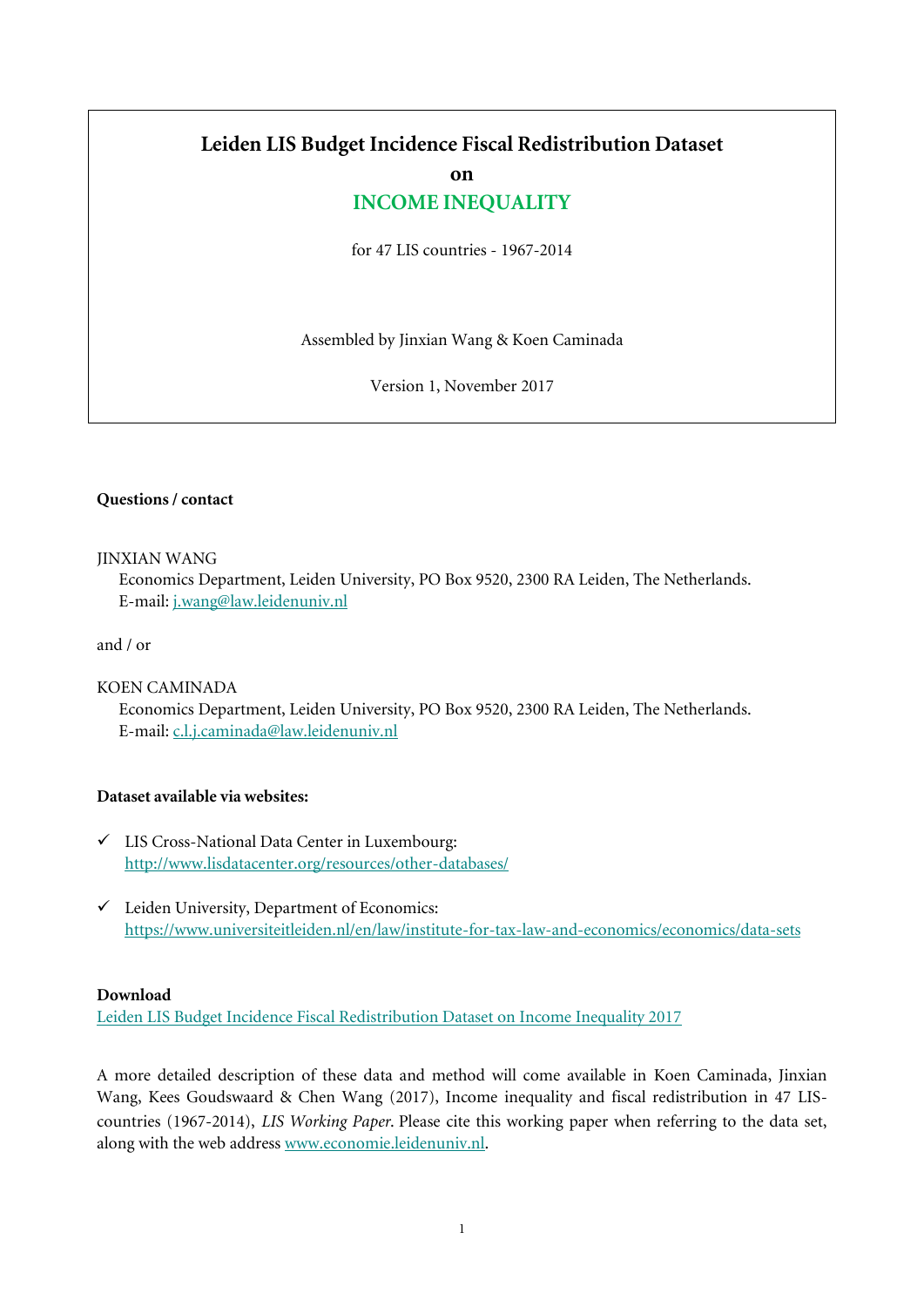## **Aim**

The update and extension of the Leiden LIS Budget Incidence Fiscal Redistribution Dataset on Income Inequality 2017 presents the disentanglement of income inequality and the redistributive effect of social transfers and taxes in 47 LIS countries for the period 1967-2014 (Waves I - Wave IX of LIS). This dataset allows researchers and public policy analysts to compare fiscal redistribution across developed countries and middle income countries over the last five decades. Research may employ these data in addressing several important research issues. Often addressed questions in the empirical literature on the welfare state concerns the sources of variance across countries and over time in the extent and nature of fiscal redistribution. Changes (in the generosity) of welfare states can be linked to (changes in the fiscal redistribution). Best-practice among countries can be identified and analyzed in more detail. In exploring the causes and effects of welfare state redistribution in the developed countries and middle income countries, the literature has increasingly moved towards more disaggregated measures of social policy, an enterprise in which the Leiden LIS Budget Incidence Fiscal Redistribution Dataset on Income Inequality 2017, with its detailed data on taxes and a large number of individual social benefits, offers a rich source of information.

Research could focus on households with very low income as well—those in poverty. The budget incidence approach based on LIS data allows researchers to employ all kinds of cross-national analyses. How well is social expenditure targeted to the poor? Moreover, with LIS data on fiscal redistribution research is able to analyze differences in anti-poverty approaches of countries (Europe versus the United States) and/or to judge the effectiveness of poverty reduction by taxes and transfers across countries.

The assembled databank of fiscal redistribution can be used by scholars and policy analysts to study the effects of different kind of programs on poverty, income adequacy in retirement, and the distribution of economic well-being generally.

## **Content dataset 2017**

This data set offers a number of measures of fiscal redistribution in the developed countries, drawing upon data from 293 Luxembourg Income Study surveys conducted in 47 countries between 1967 and 2014 (5,437,818 disposable income observations). In this dataset we have computed several kinds of results, namely income inequality before social transfers and taxes, income inequality after social transfers and taxes, the overall redistributive effect, the partial effect of redistribution by several social transfers and the partial effect of redistribution by income taxes and social security contributions.

This dataset provides an update and extension of the Leiden LIS Budget Incidence Fiscal Redistribution Dataset (Wang & Caminada, 2011b) in three ways.

- First, the updated dataset covers a larger number of countries (47 versus 36) and a longer period (1967-2014 versus 1967-2006) using the most recent LIS data available.
- Second, the LIS staff implemented a major LIS Database template revision linked to the release of the Wave VII (centered on 2007) microdata. Most components of this revised template have also been applied, retroactively, to all earlier waves of the microdata. The revised template increased both comparability over-time and cross-national. As a result, most figures of our prior assembled dataset on fiscal redistribution are – unfortunately - not directly comparable with the figures produced for the current Leiden LIS Budget Incidence Fiscal Redistribution Dataset on Income Inequality 2017. To obtain a consistent time-series,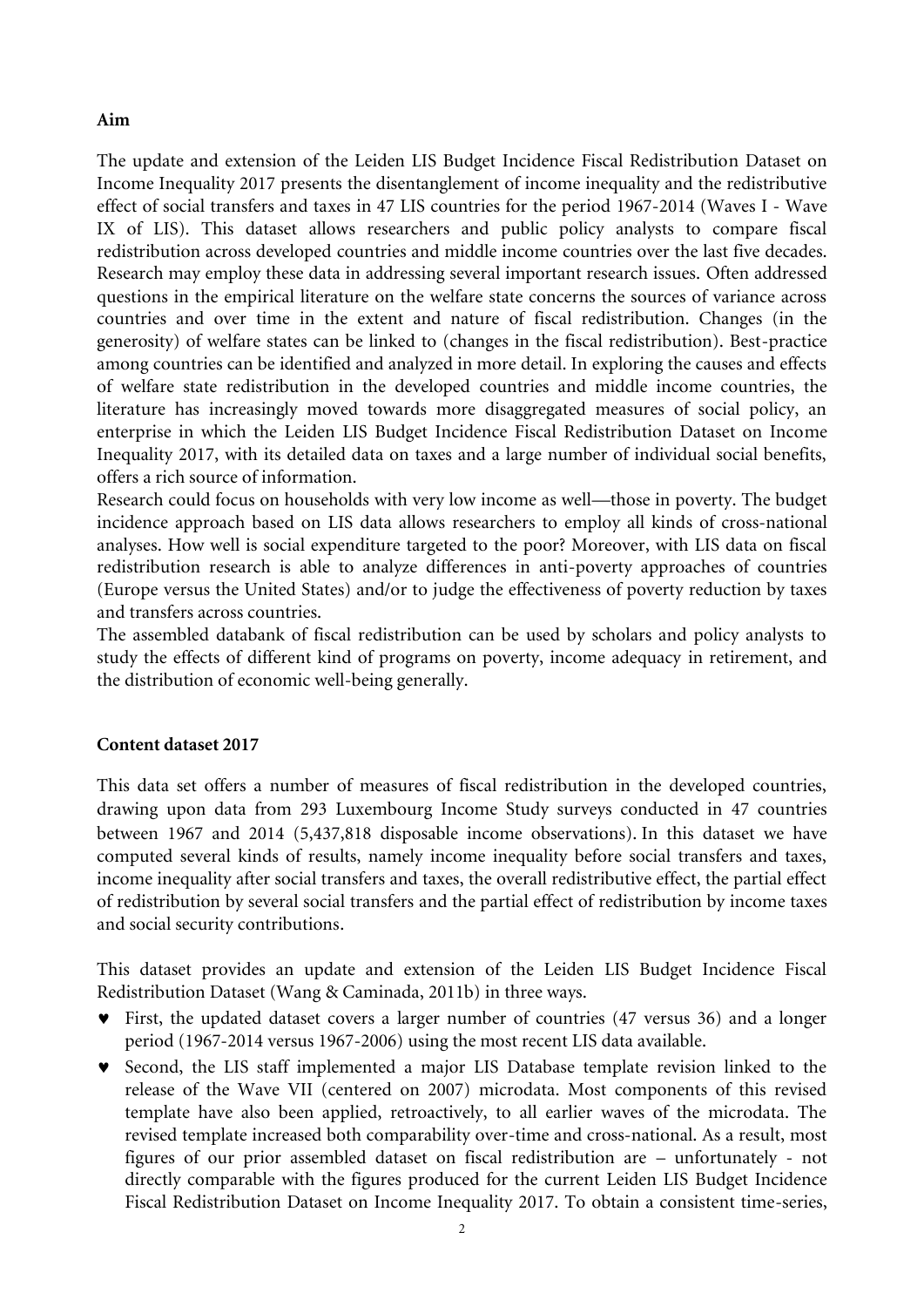all calculations of the database of Wang & Caminada (2011b) were redone using the new 2011 LIS Template, also extending the time-series with the most recent waves (2006 onwards).

 Third, we offer a more user-friendly version of the database allowing users to easily select income inequality variables and fiscal redistribution variables for (a group of) countries and/or specific data years via pivot tables. Somewhat arbitrary we labeled countries as follows:

| Anglo-Saxon (3):       | Australia, Canada and United States;                                         |  |  |  |  |
|------------------------|------------------------------------------------------------------------------|--|--|--|--|
| $EU15(14)$ :           | Austria, Belgium, Denmark, Finland, France, Germany, Greece, Ireland, Italy, |  |  |  |  |
|                        | Luxembourg, Netherlands, Spain, Sweden and United Kingdom;                   |  |  |  |  |
| $CEE(6)$ :             | Czech Republic, Estonia, Hungary, Poland, Slovakia and Slovenia;             |  |  |  |  |
| $Europe - other (5)$ : | Georgia, Iceland, Norway, Serbia and Switzerland;                            |  |  |  |  |
| $BRICS(5)$ :           | Brazil, China, India, Russia and South Africa;                               |  |  |  |  |
| Latin America (9):     | Colombia, Dominican Republic, Guatemala, Mexico, Panama, Paraguay, Peru and  |  |  |  |  |
|                        | Uruguay;                                                                     |  |  |  |  |
| Middle East (2):       | Egypt and Israel;                                                            |  |  |  |  |
|                        | South-East Asia (3): Japan, South Korea and Taiwan.                          |  |  |  |  |

Based on the current assembled dataset, we explore how income inequality have evolved across countries and over time and what effects of fiscal redistribution are. Our dataset offers a number of measures of fiscal redistribution in the developed countries and middle income countries, namely:

- 1) LIS descriptives: Median and mean equivalized income, gross versus net information of income and the number of observation for each wave (= 293 datasets; 47 countries over time; 5,437,818 disposable income observations ). [Table A1 in Excel Spreadsheet; a pivot table allows users to select countries and/or specific data years]
- 2) A measure of overall fiscal redistribution, as reflected in the difference between the Gini indexes of pre-tax-transfer primary income and post-tax-transfer disposable income. We offer measures of both absolute fiscal redistribution (Gini  $_{\text{pri}}$  - Gini  $_{\text{dhi}}$ ) and relative fiscal redistribution ((Gini  $_{\text{pri}}$  - Gini  $_{\text{dhi}}$ )/ Gini  $_{\text{pri}}$ ). Moreover, we have computed the shares of absolute and relative fiscal redistribution resulting from direct taxes and social transfers. All figures are presented for both the Total population and the Working-age population (18-64). [Table A2 in Excel Spreadsheet; a pivot table allows users to select countries and/or specific data years]
- 3) The average size of social transfers as a proportion of households' pre-tax income (gross income), and a summary index of the degree to which transfers are targeted toward lowincome groups. Our measure ranges from -1.0 (the poorest recipient receives all transfer income) to +1.0 (the richest recipient receives all transfer income).

[Table A3 in Excel Spreadsheet; a pivot table allows users to select countries and/or specific data years]

In order to disentangle income inequality even further by income source two additional statistics are provided for: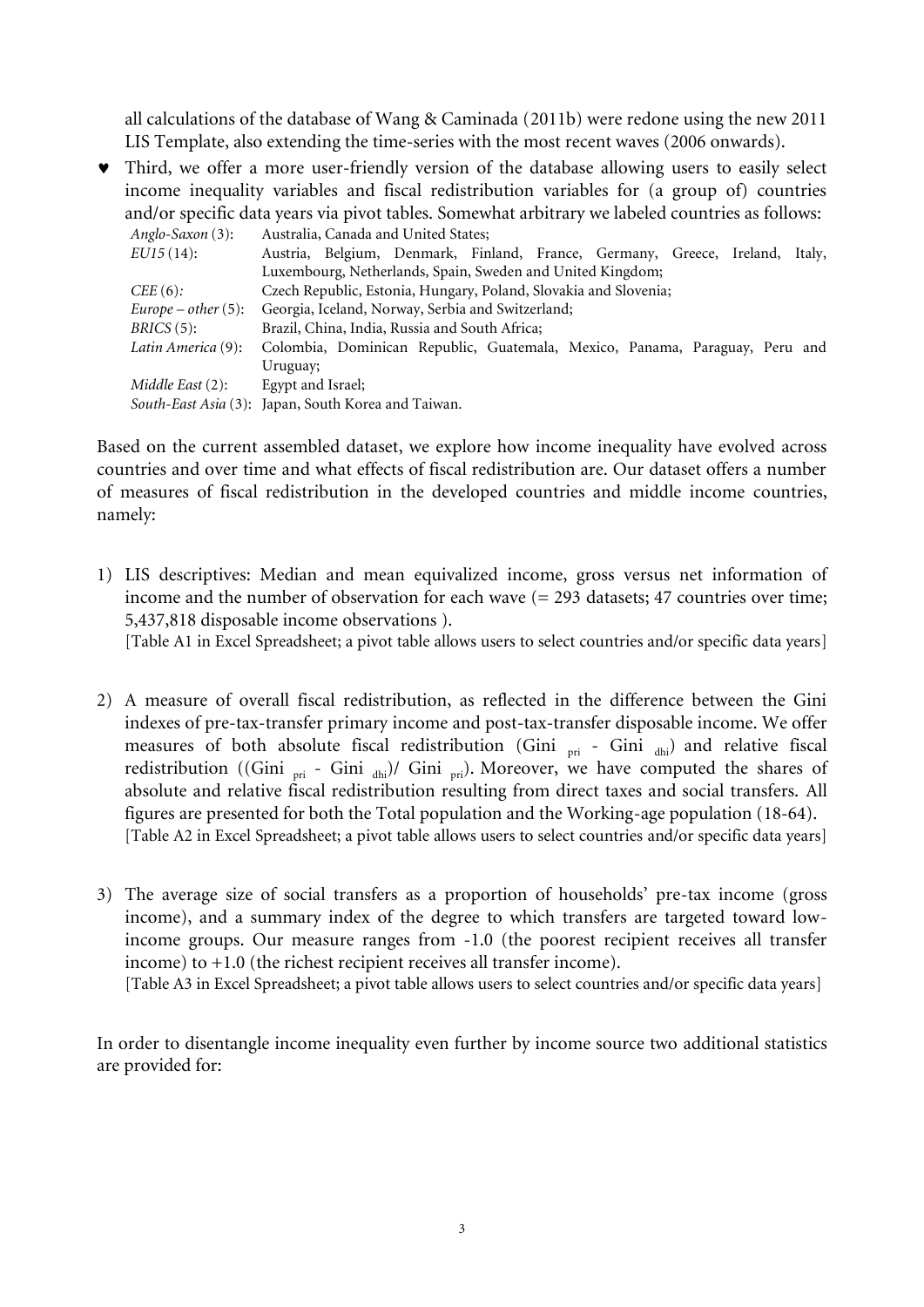- 4) The budget size that is associated with several social transfers. The average size of a social transfer is defined as a proportion of households' gross income (codes refer to LIS Household Income Components List; see Annex A for details):
	- a) Old-age/disability/survivor transfers (hitsil+hitsup+hitsudi+hitsap)
	- b) Sickness transfers (hitsissi+hitsiswi)
	- c) Family/children transfers (hitsisma+hitsufa+hitsafa)
	- d) Education transfers (hitsued+hitsaed)
	- e) Unemployment transfers (hitsisun+hitsuun+hitsaun)
	- f) Housing transfers (hitsaho+hitsahe)
	- g) General/food/medical assistance transfers (hitsagen+hitsafo+hitsame)
	- h) Other transfers (all social transfers minus transfers a to g)
	- i) Income taxes and social security contributions (hxit)

[Table A4 in Excel Spreadsheet; a pivot table allows users to select countries and/or specific data years]

- 5) A measure of the extent of fiscal redistribution that is associated with several social transfers and income taxes and social security contributions (codes refer to LIS Household Income Components List; see Annex A for details):
	- a) Old-age/disability/survivor transfers (hitsil+hitsup+hitsudi+hitsap)
	- b) Sickness transfers (hitsissi+hitsiswi)
	- c) Family/children transfers (hitsisma+hitsufa+hitsafa)
	- d) Education transfers (hitsued+hitsaed)
	- e) Unemployment transfers (hitsisun+hitsuun+hitsaun)
	- f) Housing transfers (hitsaho+hitsahe)
	- g) General/food/medical assistance transfers (hitsagen+hitsafo+hitsame)
	- h) Other transfers (all social transfers minus transfers a to g)
	- i) Income taxes and social security contributions (hxit)

[Table A5 in Excel Spreadsheet; a pivot table allows users to select countries and/or specific data years]

A description of the decomposition method of Gini coefficient is given in Annex C.

For 289 out of all 293 LIS datasets, we are able to decompose total redistribution into partial effects of one to seven social transfer programs and taxes and social security contributions mentioned above. Unfortunately, in Austria (1995 and 1987) and Spain (1980) data of the social programs are not available at all. Taiwan (1995) is not computed as it misses information on total social security transfers and income taxes and social security contributions.

The data set presents the results of the decomposition of income inequality and the redistributive effect of several social transfers and taxes and contributions for LIS countries. Some benefits or taxes do not have any redistributive effect. The meaning of this is twofold. First, such a benefit scheme does not exist in a specific country and/or data is not available in LIS (represented as *blanks*). Second, such a program exist, but does not have a redistributive effect, because the social expenditures of this program is rather low or the program is distributed equally among the population (noted as 0%). In all tables, when Gross/net information is marked as "net", the redistributive effect of taxes is represented as blanks.

It should be noted that LIS allocate social transfers to several categories (see above and in Tables A4 and A5 of our Excel Spreadsheet). Unfortunately, the category *Old-age/disability/survivor transfers* cannot be further divided into old-age, disability and survivor transfers distinctively as part of the variable *hitsil* does not contain more specific income sources; see Annex A.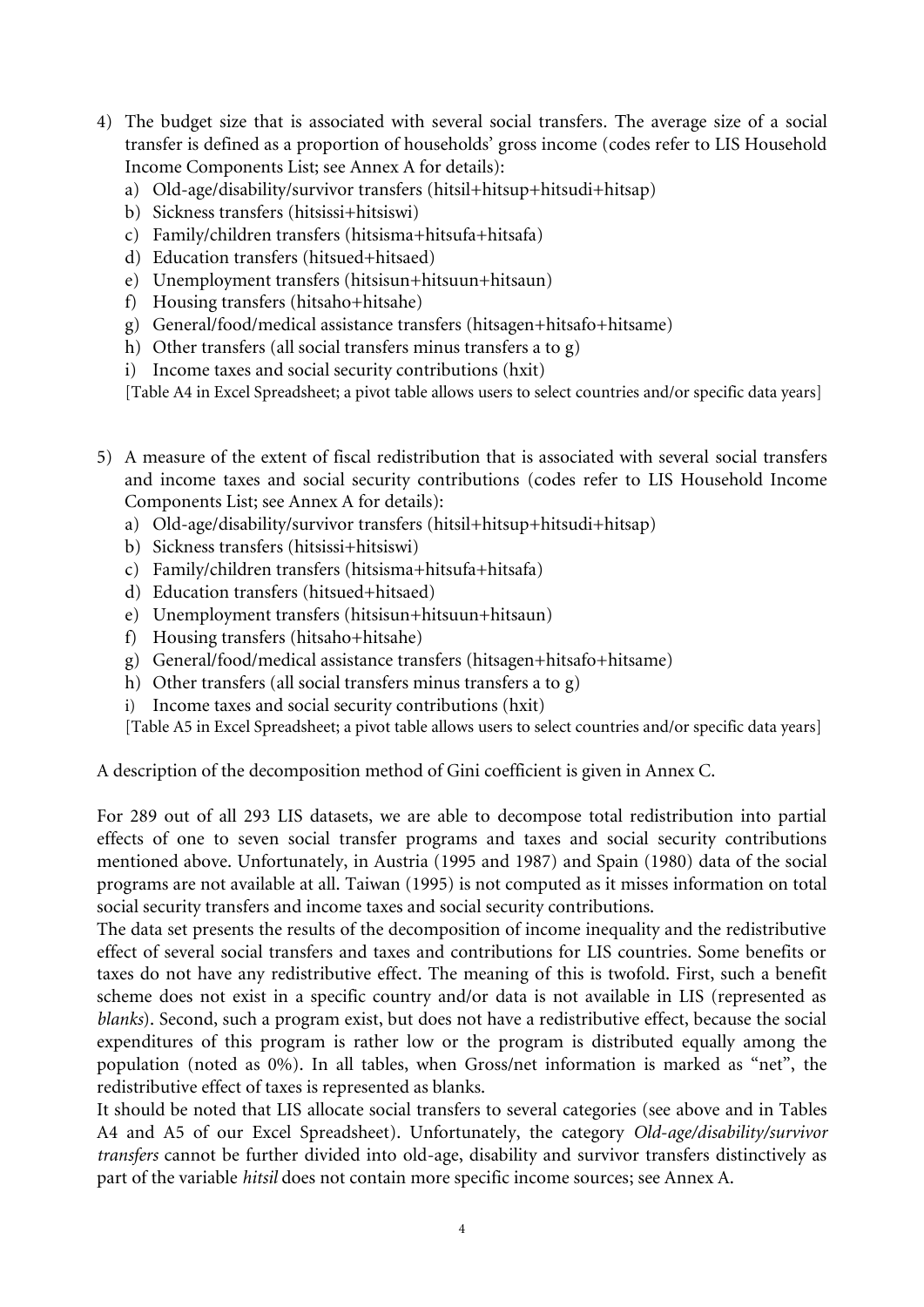Results should be interpreted with caution because the redistributive effect of the category *Other transfers* (= transfers not allocated to a specific category) amounts for several countries and years 20 percent and over. This high share of the category *Other transfers* is the case for 53 datasets (out of 289) concerning 18 countries (out of all 47): Canada (1994, 1997, 1998, 2000, 2004, 2007, 2010), Colombia (2013), Denmark (1987, 1992), Dominican Republic (2007), Estonia (2000), Germany (1973), Hungary (2007, 2009, 2012), Ireland (1987), Japan (2008), Mexico (1994, 1996, 1998, 2000, 2002, 2004, 2008, 2010, 2012), Norway (1979, 1986), Paraguay (2010), Slovenia (1997, 1999, 2004. 2007, 2010, 2012), South Korea (2006, 2008, 2010, 2012), Spain (1980, 1985), Sweden (2005), Taiwan (1991, 1997, 2000, 2005, 2007, 2010, 2013), the United Kingdom (1986, 1991) and Uruguay (2004). Of course, high figures for transfers not allocated to a specific category (the category *Other transfers*) are somewhat troublesome in our decomposition analysis of fiscal redistribution, especially when LIS allocates less to this category over time due to higher data quality.

The treatment of pensions needs special attention. Public pension plans are generally seen as part of the safety net, generating large antipoverty effects through transfers and taxes (contributions). So, state old-age pension benefits will be included in our analysis on redistribution. But countries differ to a large extent in public versus private provision of their pensions (OECD, 2008:120). Occupational and private pensions are not antipoverty programs per se, although they too have a significant effect on redistribution when pre-tax-transfer inequality and post-tax-transfer inequality are measured at one moment in time, particularly among the elderly. The standard approach treats contributions to government pensions as a tax that finances the retirement pensions paid out in the same year, while contributions to private pensions are effectively treated as a form of private consumption. This may affect international comparisons of redistribution effects of social transfers and taxes. Overcoming this bias requires a choice: should pensions be earmarked as primary income or as a transfer? We deal with this bias rather pragmatically by following LIS Household Income Variables List (LIS, 2017): occupational and mandatory private pensions are earmarked and treated as social security transfers; see Annex A for details.

### **Choice of income unit**

The unit of analysis is an important issue in income distribution studies. It is evident that the ultimate source of concern is the welfare of the individual. However, an individual is often not the appropriate unit of analysis. E.g. children and spouses working at home do not have recorded income, but may nevertheless be enjoying a high standard of living as a result of income sharing with parents/spouses. How to solve the problem of the key question of the unit of analysis? Traditionally, studies have used the household income per capita (or per member) measure to adjust total incomes according to the number of persons in the household. In the last decades, equivalence scales have been widely used in the literature on income distribution (see Figini, 1998). In measuring income, we employ an equivalency scale that divides household size by the square root of the number of household members, weighting households by the number of members they include. As to missing data, we have included households which report zero primary income (i.e., all of their income is derived from the state) but have excluded households that report zero disposable income. We have employed standard LIS top- and bottom-coding conventions, topcoding income at 10 times the median of non-equivalized income and bottom-coding income at 1 percent of equivalized mean income. That is, income in the top of the distribution is cut off by ten times the median of the non-equivalized household income. Income at the bottom of the distribution is replaced by one percent of the average equivalized household income. The bottom coding is particularly relevant for households without primary income. Without bottom-coding,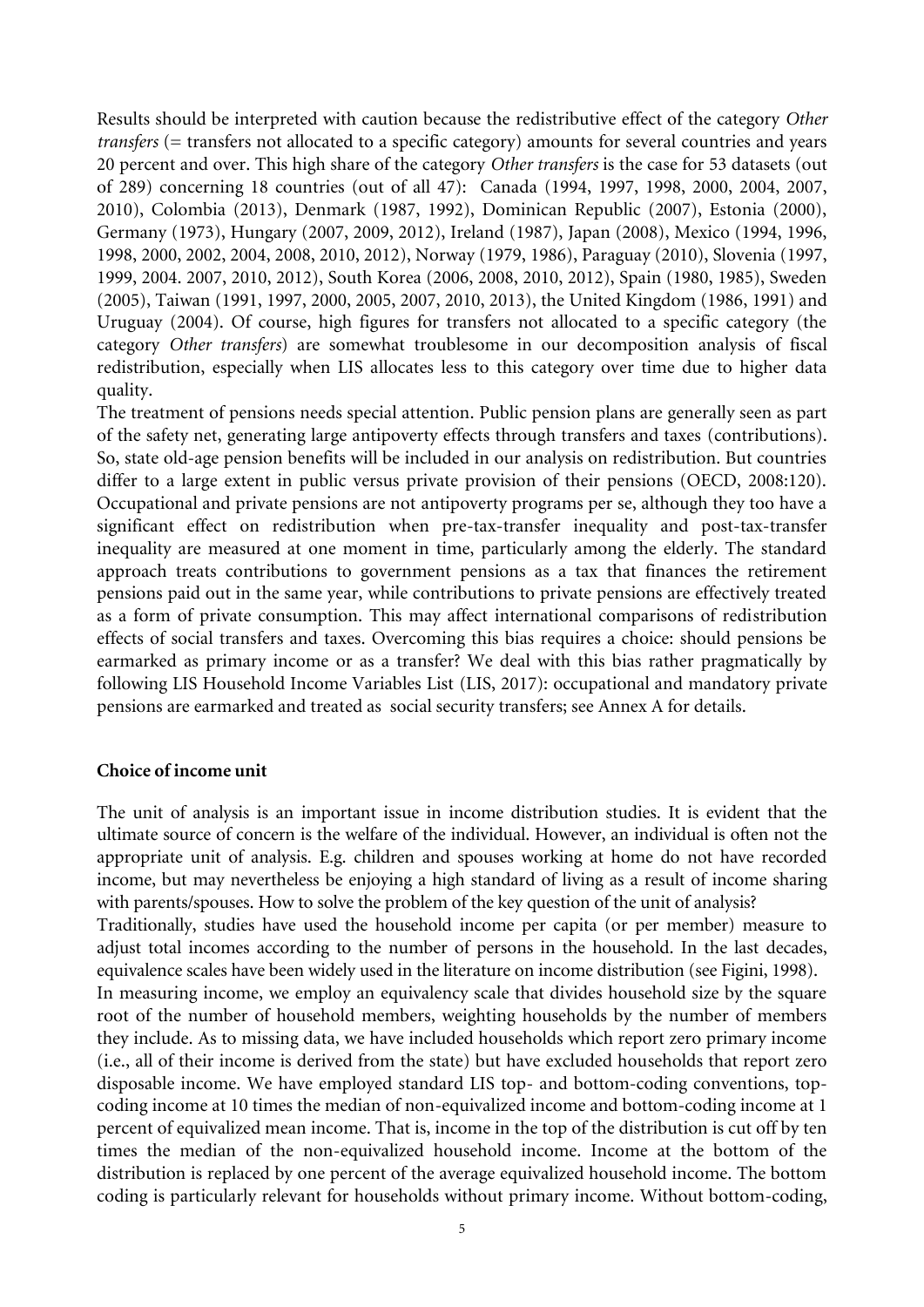these households would not be included in the calculation of the Gini coefficient of primary income. On the other hand, these households would again be present in the calculation of the Gini coefficient on the basis of secondary income components as these households are entirely dependent on this. In other words, bottom-coding ensures that the calculations of the Gini coefficients are carried out over the same selection of households.

An equivalence scale is a function that calculates adjusted income from income and a vector of household characteristics. The general form of these equivalence scales is given by the following expression:  $W = D/S^E$ , where *W* is adjusted income, *D* is income (disposable income), *S* is size (number of persons in households) and *E* is equivalence elasticity. *E* varies between 0 and 1. The larger *E*, the smaller are the economies of scale assumed by the equivalence scales. Equivalence scales range from *E*=0 (no adjustment or full economics of scale) to *E*=1 (zero economies of scale). Between these extremes, the range of values used in different studies is very large, strongly affecting measured inequality.

Equivalence scale elasticity for the LIS database is set around 0.5. This implies that in order to have an equivalent income of a household of one person where D is 100, a household of two persons must have an income of 140 to have equivalent incomes. Alternatively an one-person household must have 70 percent of the total income of a two-person household to have equivalent income. In our comparative analysis we use this equivalence scale of LIS, where *E* is around 0.5. However, it has been shown that the choice of equivalence scales affects international comparisons of income inequality to a wide extent. Alternatively adjustment methods would definitely affect the ranking of countries, although the broad pattern remains the same (Atkinson et al, 1995:52).

### **Gross and net income datasets in LIS**

The Luxembourg Income Study Database is the largest available income database of harmonized microdata collected from 47 countries in Europe, North America, Latin America, Africa, Asia, and Australasia spanning five decades. Harmonized into a common framework [\(click here for](http://www.lisdatacenter.org/wp-content/uploads/our-lis-documentation-harmonisation-guidelines.pdf)  [Harmonization Guidelines\),](http://www.lisdatacenter.org/wp-content/uploads/our-lis-documentation-harmonisation-guidelines.pdf) LIS datasets contain household- and person-level data labor income, capital income, social security and private transfers, taxes and contributions, demography, employment, and expenditures (LIS, 2017).

Country-comparative and trend analyses of income distribution based on LIS gross/net datasets should be done with caution. LIS provides gross income data in most countries and years while providing income data that are net of (income) taxes in others. Of the 293 LIS datasets available at the time of writing, 194 are classified as gross, 84 as net and 15 as 'mixed'; see Annex B for a specification.

Datasets on Egypt, Georgia, Hungary, Italy, Mexico, Paraguay, Russia, Serbia, Slovenia and Uruguay have always been net (Italy provides information for taxes separately but all incomes are expressed in net values therefore we treat Italy as net.) Belgium, Greece, Ireland, Luxembourg, Slovakia and Spain are covered by both gross and net datasets, at different points in time. In the net dataset, Gini of gross income would be equal to Gini of disposable income. Mixed datasets are a special case in which total income can be gross of income taxes but net of contributions, or vice versa. Mixed datasets apply to Austria (1995, 1987), China (2002), Colombia (2013, 2010, 2007), Estonia (2000), France (2010, 2005, 2000, 1994, 1989, 1984, 1978), and Poland (1995).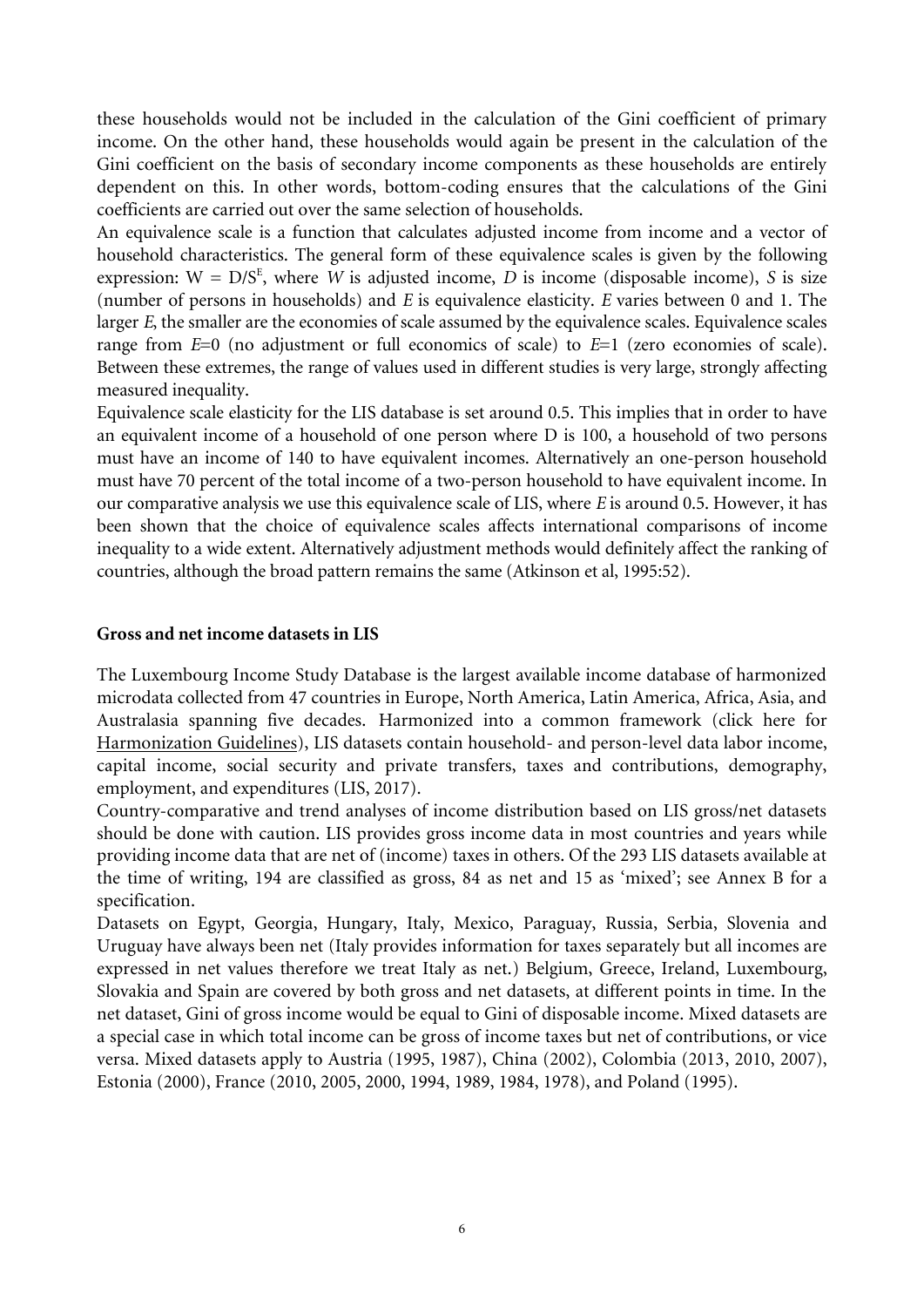|                 | Gross incomes |               |         | Mixed                    |         | Net incomes | Total     |            |
|-----------------|---------------|---------------|---------|--------------------------|---------|-------------|-----------|------------|
|                 | # obs         | $\#$ datasets | # obs   | # datasets               | # obs   | # datasets  | # obs     | # datasets |
| Historical wave | 185,254       | 9             |         |                          |         |             | 185,254   | 9          |
| Wave I          | 148,766       | 10            | 10,468  | $\mathbf{1}$             | 23,921  | 1           | 183,155   | 12         |
| Wave II         | 204,268       | 15            | 22,610  | $\overline{2}$           | 43,016  | 7           | 269,894   | 24         |
| Wave III        | 218,537       | 16            | 8,603   | $\mathbf{1}$             | 73,851  | 9           | 300,991   | 26         |
| Wave IV         | 475,730       | 20            | 62,522  | 3                        | 95,616  | 17          | 633,868   | 40         |
| Wave V          | 371,858       | 17            | 33,471  | 3                        | 79,566  | 14          | 484,895   | 34         |
| Wave VI         | 544,920       | 26            | 10,240  | $\mathbf 1$              | 117,578 | 9           | 672,738   | 36         |
| Wave VII        | 773,444       | 28            | 15,549  | $\mathbf{1}$             | 100,085 | 7           | 889,078   | 36         |
| Wave VII        | 798,618       | 30            | 31,683  | $\overline{2}$           | 150,824 | 10          | 981,125   | 42         |
| Wave IX         | 723,488       | 23            | 13,891  | $\mathbf 1$              | 99,441  | 10          | 836,820   | 34         |
| Total           | 4,444,883     | 194           | 209,037 | 15                       | 783,898 | 84          | 5,437,818 | 293        |
| Anglo-Saxon     | 1,051,330     | 31            |         | $\overline{\phantom{0}}$ |         |             | 1,051,330 | 31         |
| <b>EU15</b>     | 1,304,823     | 77            | 108,439 | 9                        | 226.025 | 37          | 1,639,276 | 123        |
| Europe - other  | 792,132       | 20            |         | $\overline{\phantom{0}}$ | 21,852  | 5           | 813,984   | 25         |
| <b>BRICS</b>    | 472,136       | 7             | 17,108  | $\mathbf 1$              | 104,349 | 7           | 593,593   | 15         |
| Latin America   | 185,353       | 12            | 45,443  | 3                        | 351,087 | 18          | 581,883   | 33         |
| CEE             | 380,875       | 23            | 38,047  | 2                        | 68,736  | 16          | 487,658   | 41         |
| Middle East     | 50,851        | 9             |         | $\overline{\phantom{0}}$ | 11,849  | 1           | 62,700    | 10         |
| South-East Asia | 207,358       | 15            |         | $\overline{\phantom{0}}$ |         |             | 207,358   | 15         |
| Total           | 4,444,858     | 194           | 209,037 | 15                       | 783,898 | 84          | 5,437,782 | 293        |

# **Table 1 Datasets with gross and net income data in LIS**

Source: LIS

## **Measuring the redistributive effects of taxes and social transfers**

Usually, the impact of social policy on income inequality is calculated in line with the work of Musgrave et al (1974), i.e. statutory or budget incidence analysis. A standard analysis of the redistributive effect of taxes and income transfers is to compare pre-tax-transfer income inequality and post-tax-transfer income inequality (OECD 2008: 98). Our measure of the redistributive impact of social security on inequality is straightforwardly based on formulas developed by Kakwani (1986) and Ringen (1991):

## *Redistribution by taxes and social transfers = primary income inequality − disposable income inequality*

This formula is used to estimate the reduction in inequality produced by taxes and social transfers, where primary income inequality is given by a summary statistic of pre-tax, pre-transfer incomes and disposable income inequality is given by the same summary statistic of disposable equivalent incomes. Table 2 presents the framework of accounting income inequality and redistribution through various income sources; see Annex A for details.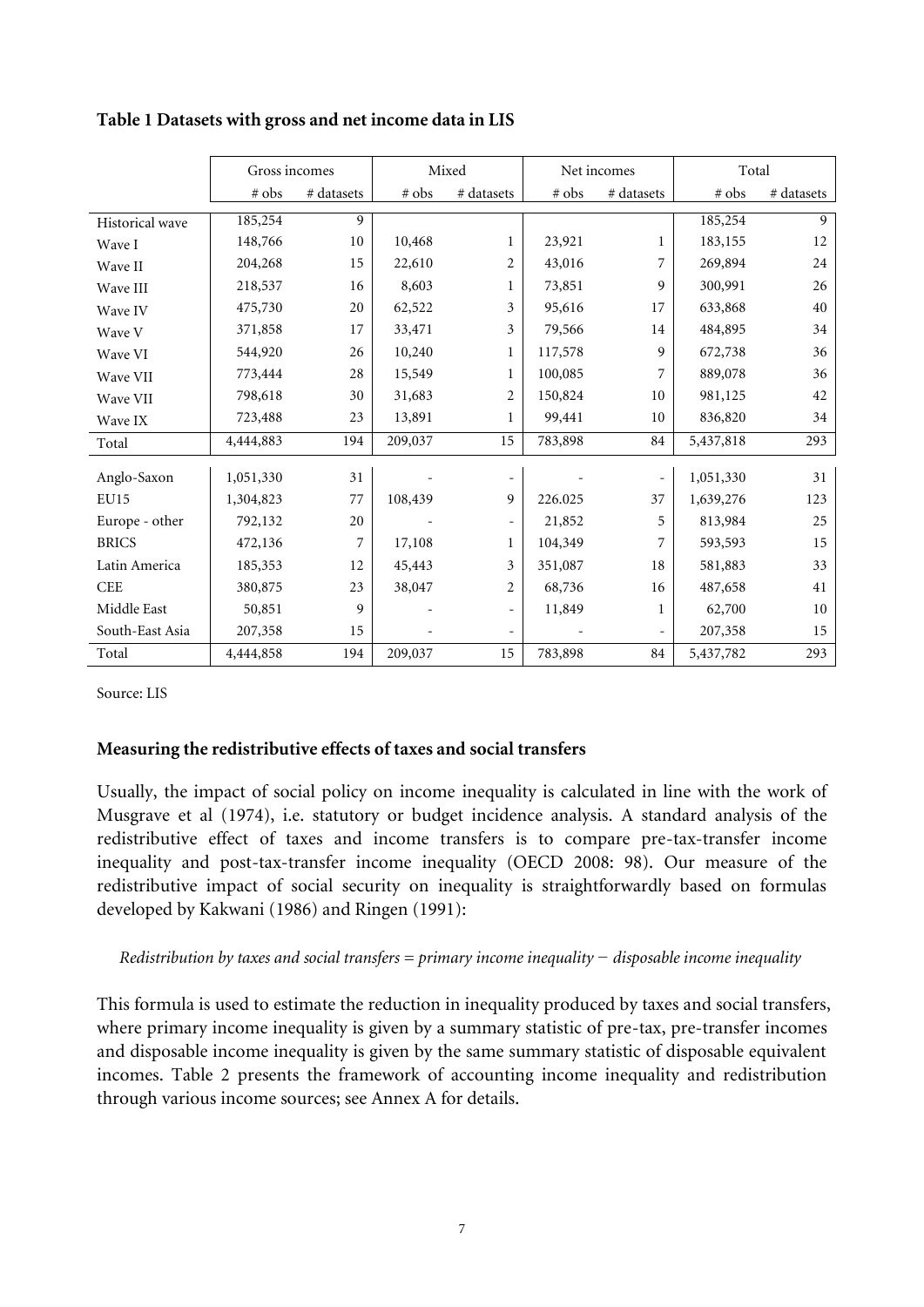| Income components                                                       | Income inequality and redistributive effect               |
|-------------------------------------------------------------------------|-----------------------------------------------------------|
| Labor income + capital income + private transfers $=$<br>Primary income | Income inequality before social<br>transfers and taxes    |
| + Social security transfers                                             | -/- Redistributive effect of social transfers             |
| $=$ Gross income                                                        | $=$ Income inequality before taxes                        |
| -/- Income taxes and social security contributions                      | -/- Redistributive effect of taxes                        |
| $=$ Disposable income                                                   | $=$ Income inequality after social<br>transfers and taxes |

## **Table 2 The income inequality and redistribution accounting framework**

For some countries and years, private transfers (e.g. alimony and other family transfers and private education transfers) are not available, including Canada (1997, 1994, 1991, 1987, 1981, 1975, 1971), Czech Republic (1996, 1992), Italy (1986), Norway (2013, 2010, 2007), Poland (1986), Romania (1997, 1995), Slovakia (1992), Spain (1985, 1980), Sweden (1981, 1967). Taiwan (1995) has no information on private transfers or social security transfers. Austria (1995, 1987) only has information on disposable income. For cases without information on private transfers, we calculate all incomes without adding private transfers.

## **Countries and other measurement issues**

In empirical literature, the selection of countries and data-years differ due to the consideration of data quality. LIS micro data seems to be the best available data for describing how income inequality and the redistributive effects of taxes and transfers vary across countries (Smeeding, 2008; Nolan and Marx, 2009). We apply a cross-national analysis using comparable income surveys for all countries of LIS from 1967-2014, allowing researchers to make comparisons in a straightforward manner, and the information is still updating and expanding. This dataset contains all countries in LIS: Australia, Austria, Belgium, Brazil, Canada, China, Colombia, Czech Republic, Denmark, Dominican Republic, Egypt, Estonia, Finland, France, Germany, Georgia, Greece, Guatemala, Hungary, Iceland, India, Ireland, Israel, Italy, Japan, Luxembourg, Mexico, the Netherlands, Norway, Panama, Paraguay, Peru, Poland, Romania, Russia, Serbia, Slovak Republic, Slovenia, South Africa, South Korea, Spain, Sweden, Switzerland, Taiwan, the United Kingdom, the United States, and Uruguay.

From nearly 300 variables in the dataset, we choose those related to household income (all kinds of income sources), total number of persons in a household and household weight (in order to correct sample bias or non-sampling errors) to measure income inequality and the redistributive effect across countries. In line with LIS convention and the work of Mahler & Jesuit (2006) and Wang & Caminada (2011a and 2011b), we have eliminated both observations with zero or a missing value of disposable income from LIS data. Household weights are applied for calculation of Gini coefficients.

Levels of inequality can be shown in several ways, e.g., by Lorenz curves, specific points on the percentile distribution (P10 or P90), decile ratios (P90—P10), and Gini coefficients or many other summary statistics of inequality. All (summary) statistics of inequality can be used to rank income inequality in LIS countries, but they do not always tell the same story.

It should be noted that there have been controversial arguments regarding the issues in the measurement of income inequality. These arguments have their own merits and shortcomings,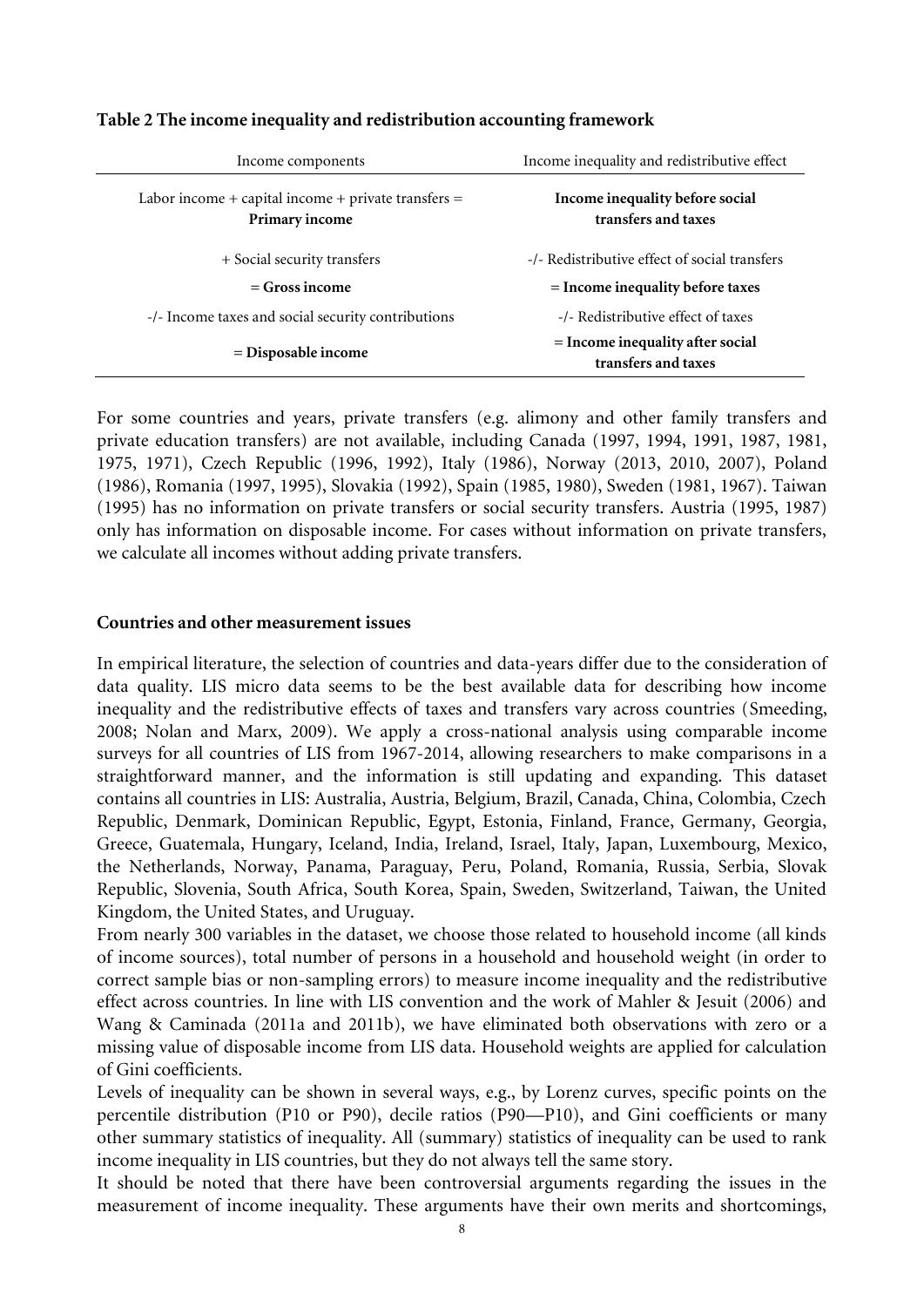and there has been little professional consensus among researchers with regard to the theoretical superiority of a particular way of measuring inequality. The choice of indicator used will mainly depend on the purpose of the research. Moreover, the availability of reliable data restricts the possibilities for conducting empirical research, which is especially problematic in cross-national studies. The aim of this database is *not* to review definitional issues that arise in assessing the extent of, and change in, income inequality across countries. We simply refer to a vast literature on the sensitivity of measured results to the choice of income definitions, inequality indices, appropriate equivalence scales, and other elements that may affect results in comparative research (see Wang & Caminada, 2011a).

### **Origin of the idea**

The original database on Fiscal Redistribution based on LIS data was initiated by Jesuit & Mahler in 2004 [\(LIS Working Paper #392\)](http://www.lisproject.org/publications/liswps/392.pdf). This Leiden Budget Incidence Fiscal Redistribution Dataset on Income Inequality 2017 refines, updates and extends their Fiscal Redistribution approach. LIS data allowed us to decompose the trajectory of the Gini coefficient from primary to disposable income inequality in several parts: the dataset distinguish 7 main different social benefits and income taxes and social contributions across countries.

Jesuit & Mahler (2004) and Mahler & Jesuit (2006) divided overall government redistribution only into 3 components: the redistributive effects from unemployment benefits, from pensions, and from taxes. They applied their empirical exercise for 13 countries with LIS-data around the years 1999/2000 (59 datasets). Wang & Caminada (2011b) assembled a comparable dataset for 36 LIS-countries for the period 1979-2006 (177 datasets). Overall government redistribution was divided into 13 components. The current Leiden LIS Budget Incidence Fiscal Redistribution Dataset on Income Inequality 2017 covers a much wider range of 47 countries using the most recent LIS data available (293 datasets). Data on disposable income e.g. is available for 5,437,818 individual disposable income observations summarized over all countries and waves, i.e. on average 18,559 observations per dataset. The coverage varies per country. The highest number of observations is for Norway 2013 (# 234,519), while the lowest number of observations is for Hungary 1999 (#1,636); see Descriptives for details (Table A1 in Excel Spreadsheet].

### **Comparability of fiscal redistribution datasets 2005/2008, 2011 and 2017**

LIS has, for 35 years, grown and evolved in order to adapt to the needs of researchers throughout the world. The LIS staff implemented a major LIS Database template revision – referred to as the 2011 Template – linked to the release of the Wave VII (centered on 2007) microdata. Most components of this revised template have also been applied, retroactively, to all earlier waves of the microdata. As a result, figures of prior assembled datasets on fiscal redistribution by both Jesuit & Mahler (2005/2008) and Wang & Caminada (2011b) are unfortunately not comparable with the figures produced for the current Leiden LIS Budget Incidence Fiscal Redistribution Dataset on Income Inequality 2017.

Especially the inclusion of an increasing number of datasets from middle-income countries by the LIS staff necessitated conceptual adjustments and changes to the list of harmonized variables into the 2011 Template. The revision by LIS was guided by several principles and goals (Gornick et al, 2013): (1) to restructure the variables, especially the income variables, to achieve a more logical, comparable, and comprehensive list; (2) to standardize most of the variables, which led to the use of fewer country-specific codes; and (3) to introduce easy-to-use dummy or categorical variables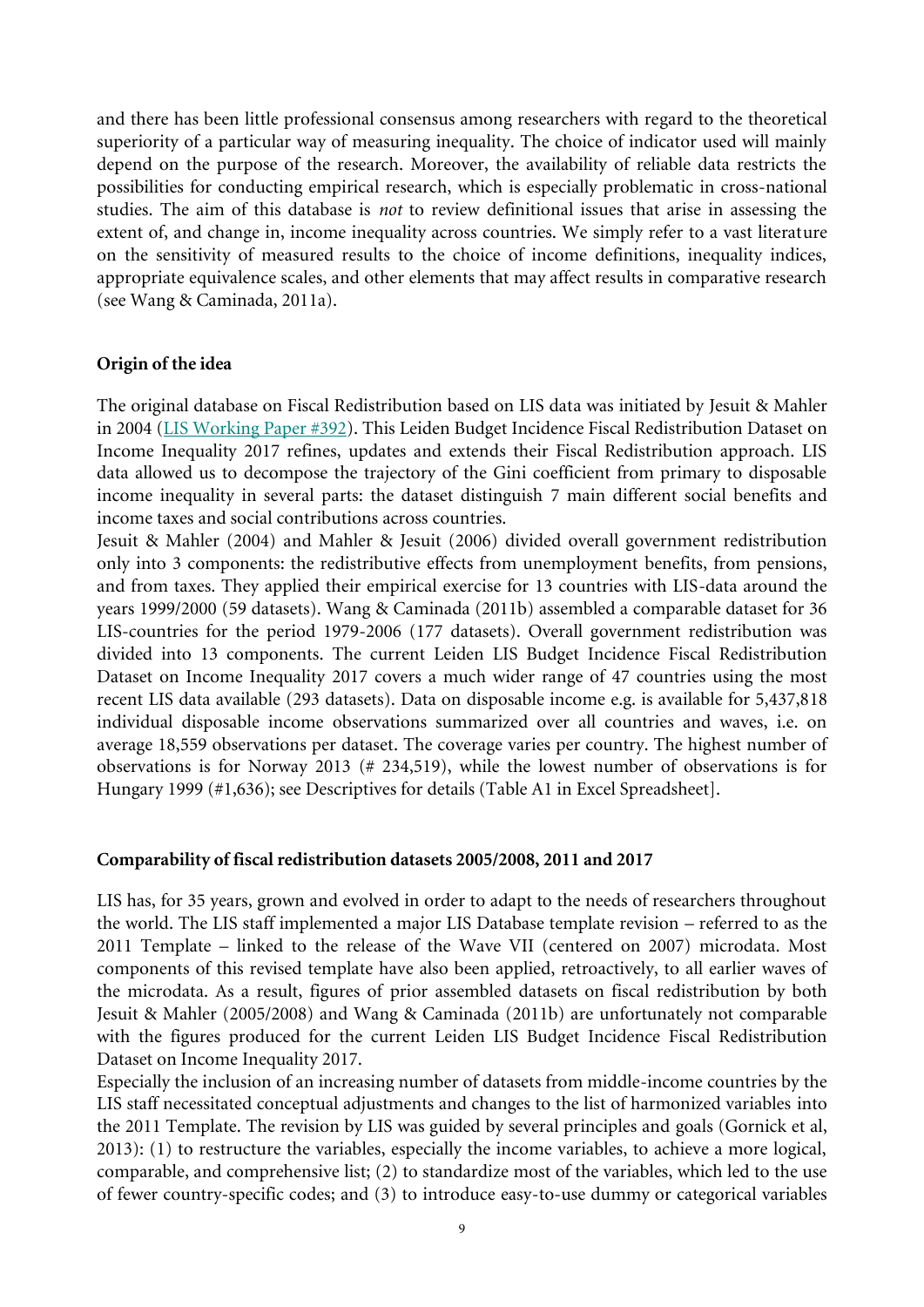to complement the more detailed ones that are still provided. The revised 2011 LIS Template increased both comparability over-time and cross-national. Moreover, LIS' data users have to make fewer assumptions and do less recoding as they carry out their research. A drawback of the new 2011 LIS Template is that results obtained today for income, income inequality and fiscal redistribution are not comparable with results obtained before 2011.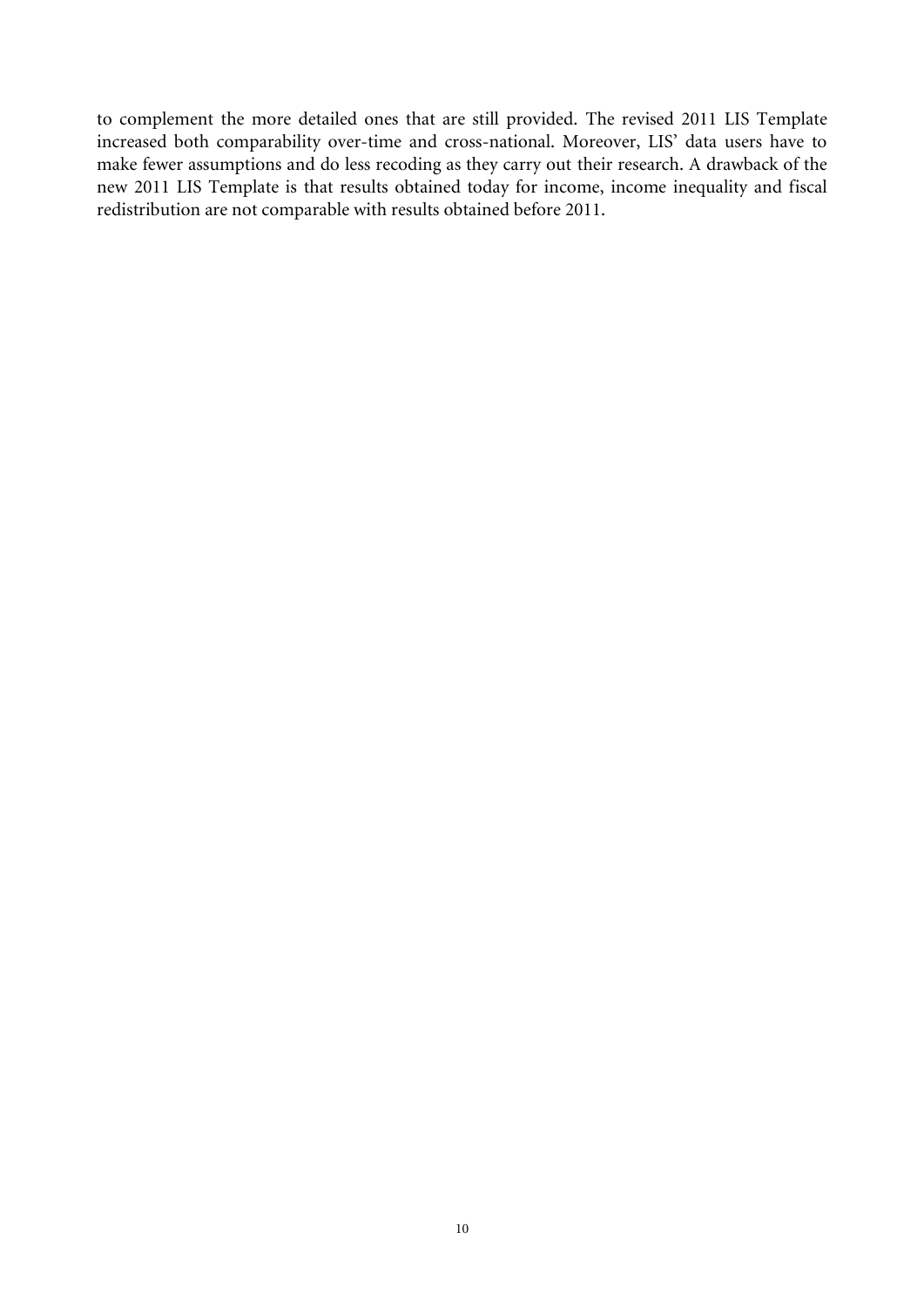|                            |                          | <b>Fiscal Redistribution Dataset</b>                                                                                                                                                                                                            | Budget Incidence Fiscal Redistribution Dataset                                                                                                                                                                                                                                                                                                                                                                                                                                                       | Budget Incidence Fiscal Redistribution Dataset on<br>Income Inequality                                                                                                                                                                                                                                                                                                                                                                                                                               |
|----------------------------|--------------------------|-------------------------------------------------------------------------------------------------------------------------------------------------------------------------------------------------------------------------------------------------|------------------------------------------------------------------------------------------------------------------------------------------------------------------------------------------------------------------------------------------------------------------------------------------------------------------------------------------------------------------------------------------------------------------------------------------------------------------------------------------------------|------------------------------------------------------------------------------------------------------------------------------------------------------------------------------------------------------------------------------------------------------------------------------------------------------------------------------------------------------------------------------------------------------------------------------------------------------------------------------------------------------|
| Assembled                  |                          | David Jesuit & Vincent Mahler                                                                                                                                                                                                                   | Chen Wang & Koen Caminada                                                                                                                                                                                                                                                                                                                                                                                                                                                                            | Jinxian Wang & Koen Caminada                                                                                                                                                                                                                                                                                                                                                                                                                                                                         |
|                            | Launch / Last update     | August 2005 / February 2008                                                                                                                                                                                                                     | August 2011                                                                                                                                                                                                                                                                                                                                                                                                                                                                                          | September 2017                                                                                                                                                                                                                                                                                                                                                                                                                                                                                       |
| # Countries<br>Countries   |                          | 13<br>Australia, Belgium, Canada, Denmark,<br>Finland, France, Germany, Netherlands,<br>Norway, Sweden, Switzerland, United<br>Kingdom, United States                                                                                           | 36<br>Australia, Austria, Belgium, Brazil, Canada, Colombia,<br>Czech Republic, Denmark, Estonia, Finland, France,<br>Germany, Greece, Guatemala, Hungary, Ireland, Israel,<br>Italy, Korea, Luxembourg, Mexico, Netherlands,<br>Norway, Peru, Poland, Romania, Russia, Slovak<br>Republic, Slovenia, Spain, Sweden, Switzerland, Taiwan,<br>United Kingdom, United States, and Uruguay.                                                                                                             | 47<br>Australia, Austria, Belgium, Brazil, Canada, China,<br>Colombia, Czech Republic, Denmark, Dominican<br>Republic, Egypt, Estonia, Finland, France, Germany,<br>Georgia, Greece, Guatemala, Hungary, Iceland, India,<br>Ireland, Israel, Italy, Japan, Luxembourg, Mexico, the<br>Netherlands, Norway, Panama, Paraguay, Peru, Poland,<br>Romania, Russia, Serbia, Slovak Republic, Slovenia,<br>South Africa, South Korea, Spain, Sweden, Switzerland,<br>Taiwan, the UK, the USA, and Uruguay. |
| # LIS Waves<br>Time-series |                          | I, II, III, IV and V<br>1979-2002                                                                                                                                                                                                               | I, II, III, IV, V and VI<br>1979-2006                                                                                                                                                                                                                                                                                                                                                                                                                                                                | I, II, III, IV, V, VI, VII, VIII and IX<br>1969-2014                                                                                                                                                                                                                                                                                                                                                                                                                                                 |
| # LIS Datasets             |                          | 59                                                                                                                                                                                                                                              | 177                                                                                                                                                                                                                                                                                                                                                                                                                                                                                                  | 293                                                                                                                                                                                                                                                                                                                                                                                                                                                                                                  |
|                            | Redistribution from      | Unemployment benefits<br>Pensions<br>Direct taxes                                                                                                                                                                                               | Sickness benefits (V16)<br>Occupational injury and disease benefits (v17)<br>Disability benefits (v18)<br>State old-age and survivors benefits (v19)<br>Child/family benefits (v20)<br>Unemployment compensation benefits (v21)<br>Maternity and other family leave benefits (v22)<br>Military/veterans/war benefits (v23)<br>Other social insurance benefits (v24)<br>Social assistance cash benefits (v25)<br>Near-cash benefits (v26)<br>Mandatory payroll taxes (v7+v13)<br>Income taxes $(v11)$ | Old-age/disability/survivor transfers<br>(hitsil+hitsup+hitsudi+hitsap)<br>Sickness transfers (hitsissi+hitsiswi)<br>Family/children transfers (hitsisma+hitsufa+hitsafa)<br>Education transfers (hitsued+hitsaed)<br>Unemployment transfers (hitsisun+hitsuun+hitsaun)<br>Housing transfers (hitsaho+hitsahe)<br>General/food/medical assistance transfers<br>(hitsagen+hitsafo+hitsame)<br>Other transfers<br>Income taxes and social security contributions (hxit)                                |
| Availability<br>Reference  | <b>LIS Working Paper</b> | <b>LIS Working Paper #392</b><br>http://www.lisdatacenter.org/<br>Mahler, V.A. & D.K. Jesuit (2006), Fiscal<br>redistribution in the developed countries:<br>new insights from the Luxembourg Income<br>Study, Socio-Economic Review 4 483-511. | LIS Working Paper # 567<br>www.economie.leidenuniv.nl<br>Wang, C. & K. Caminada (2011a), Disentangling<br>income inequality and the redistributive effect of social<br>transfers and taxes in 36 LIS countries, LIS Working<br>Paper #567.                                                                                                                                                                                                                                                           | LIS Working Paper#<br>www.economie.leidenuniv.nl<br>K. Caminada, J. Wang, K. Goudswaard & C. Wang<br>(2017), Income inequality and fiscal redistribution in 47<br>LIS countries (1967-2014), LIS Working Paper#.                                                                                                                                                                                                                                                                                     |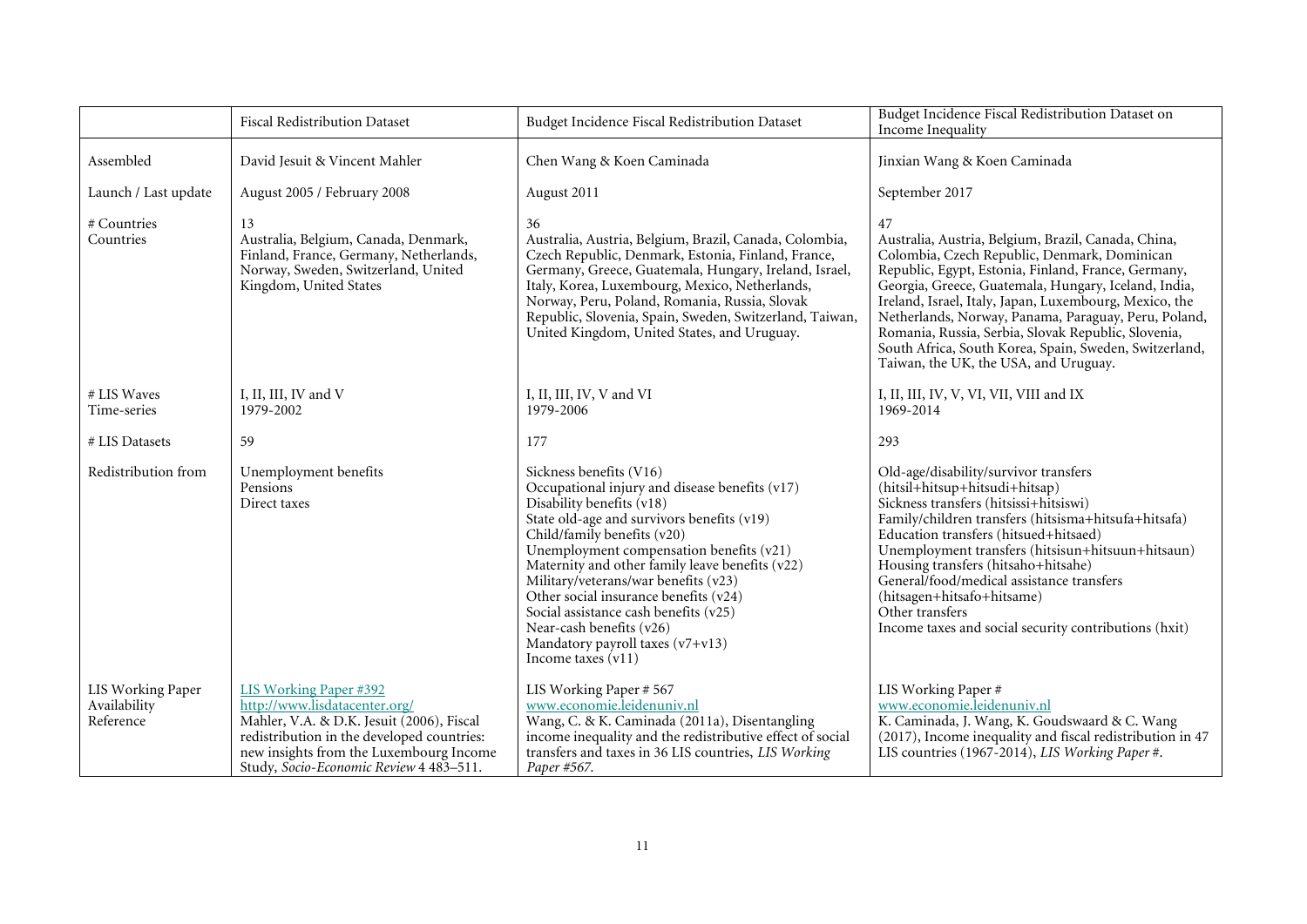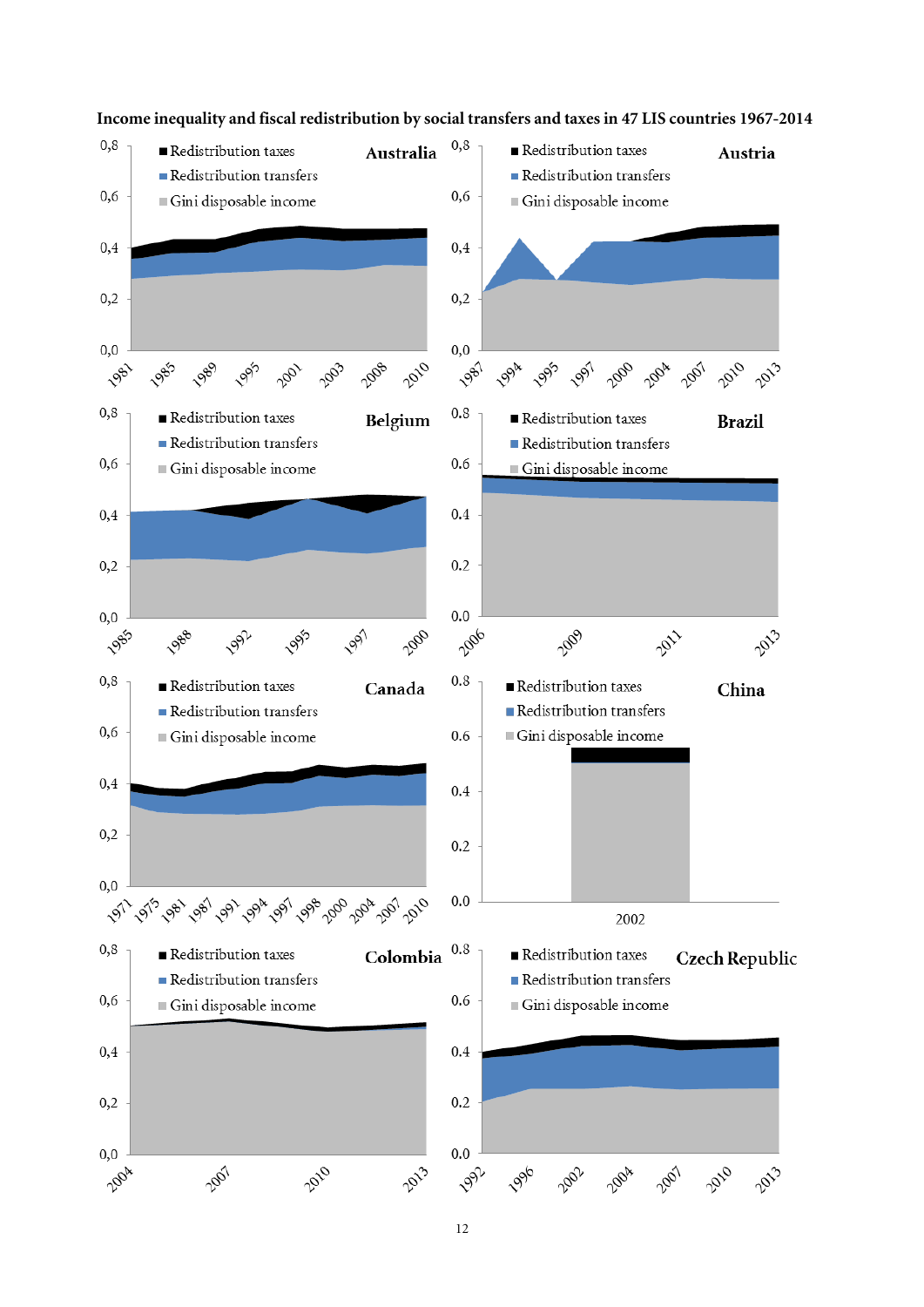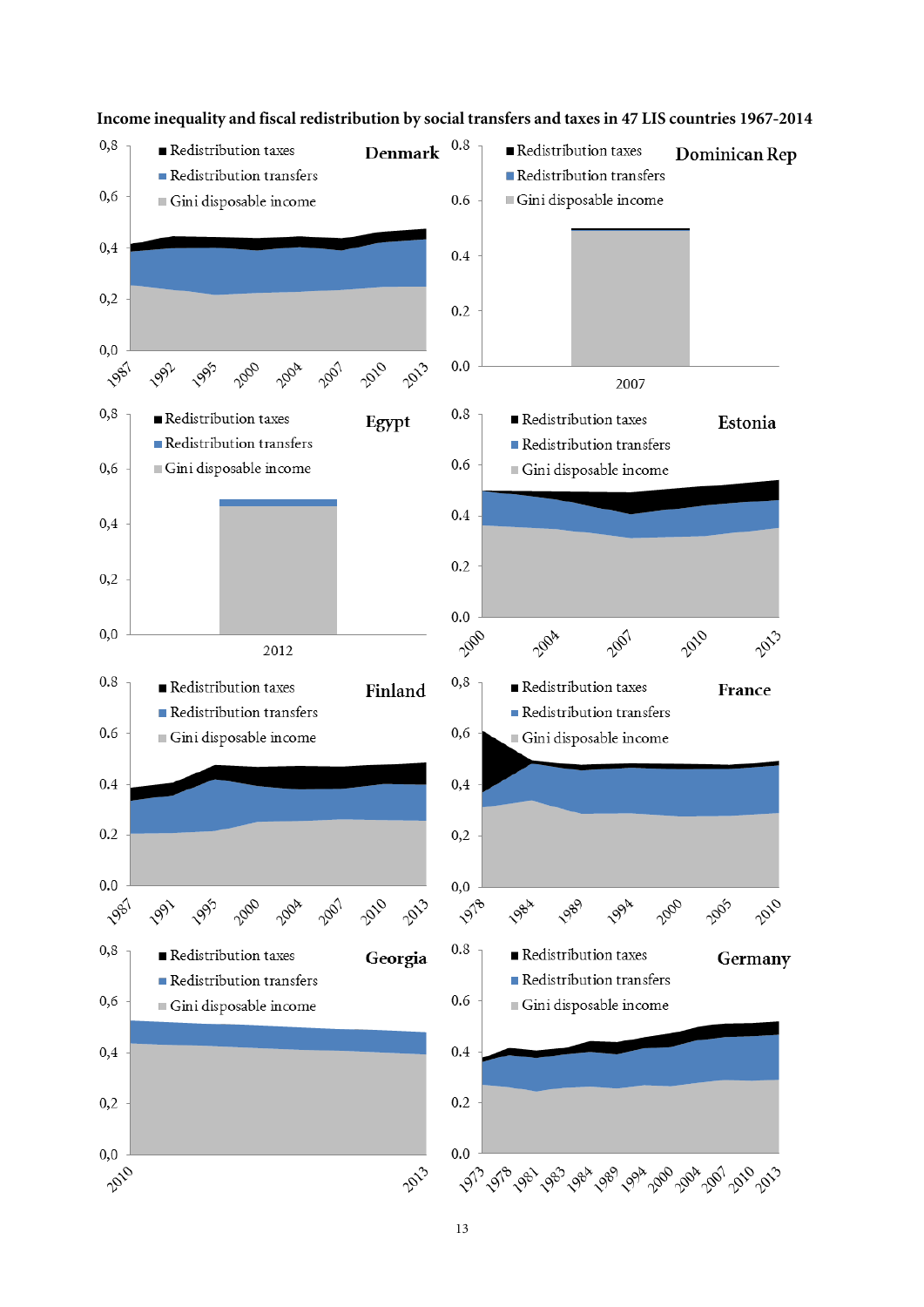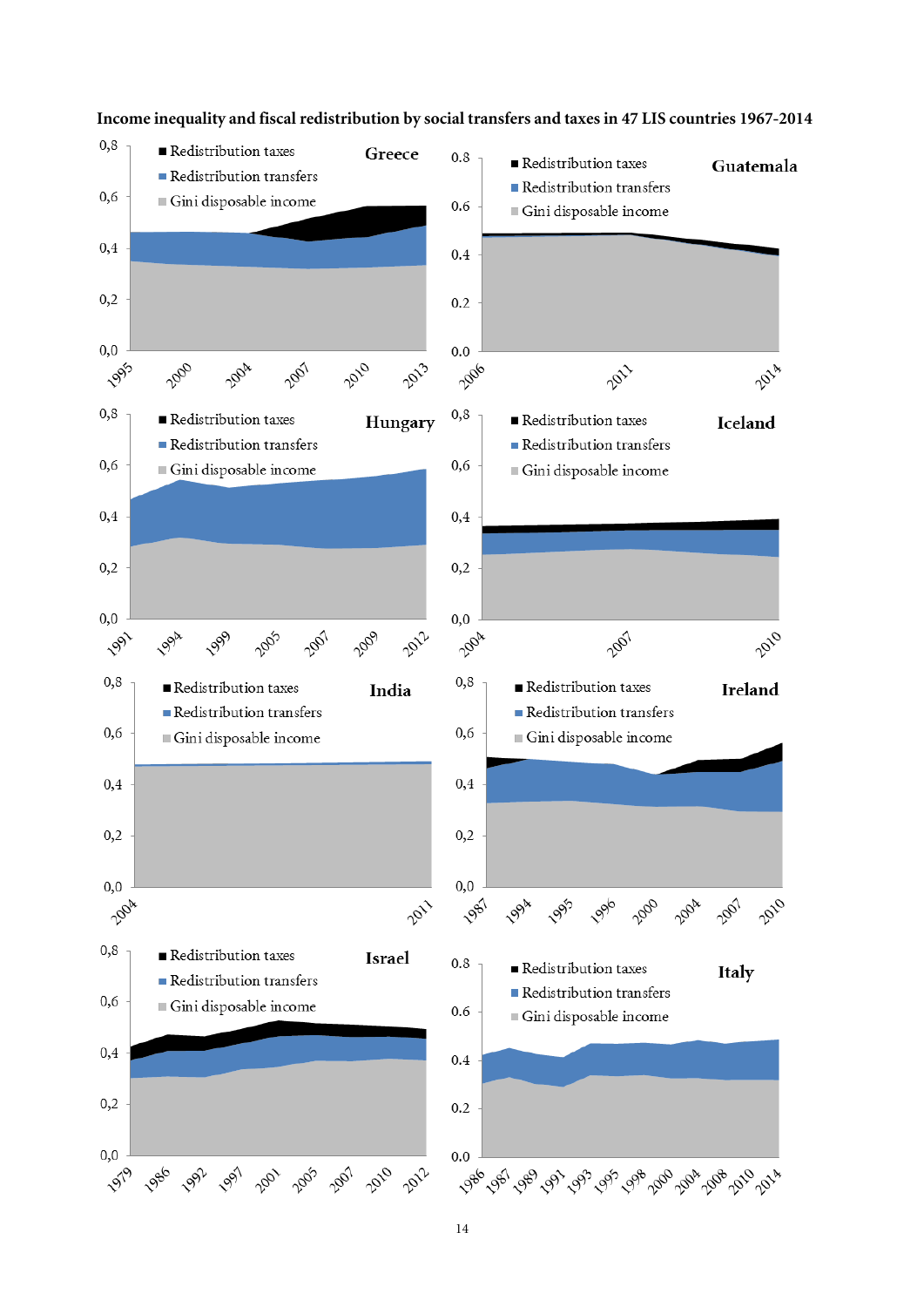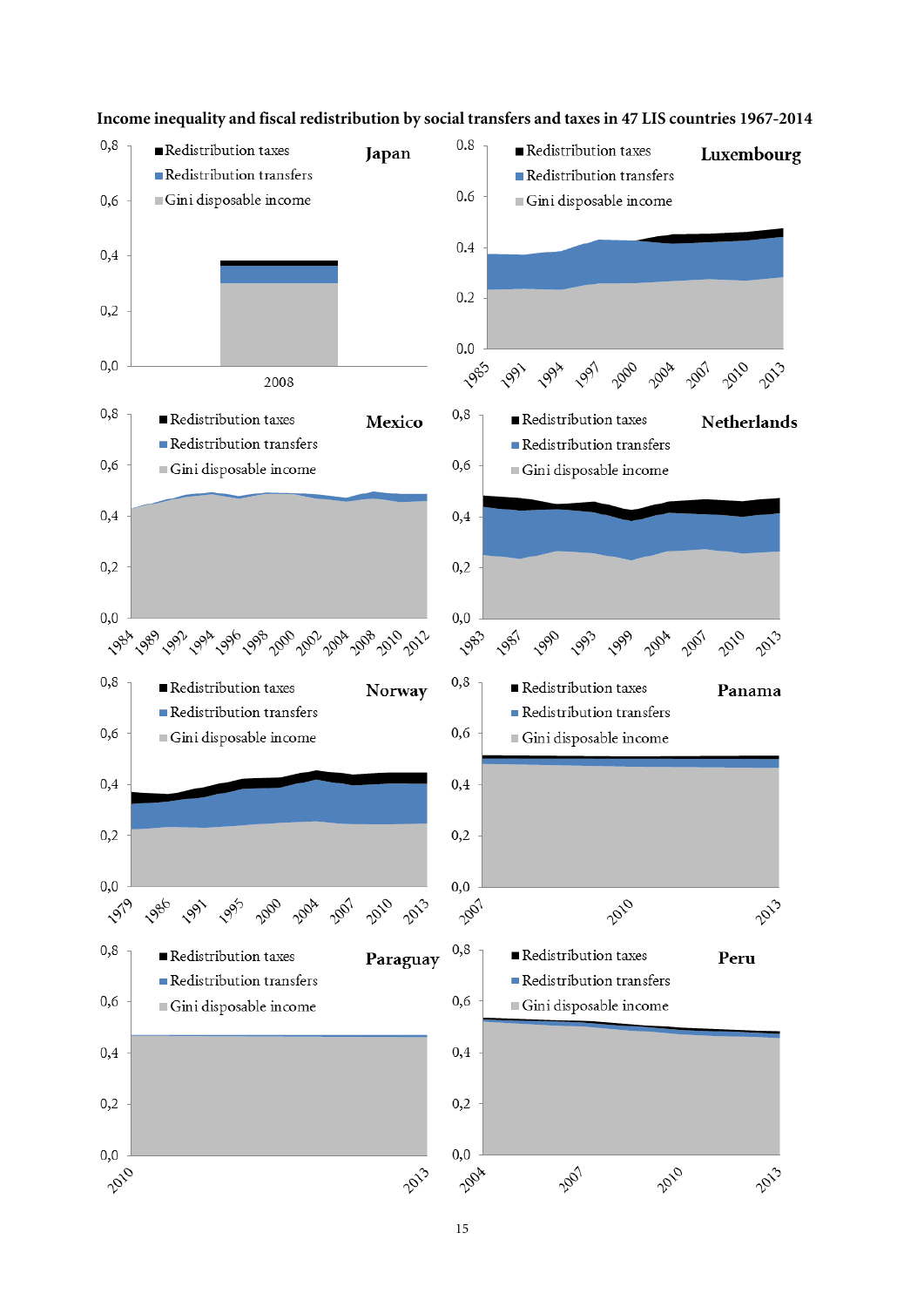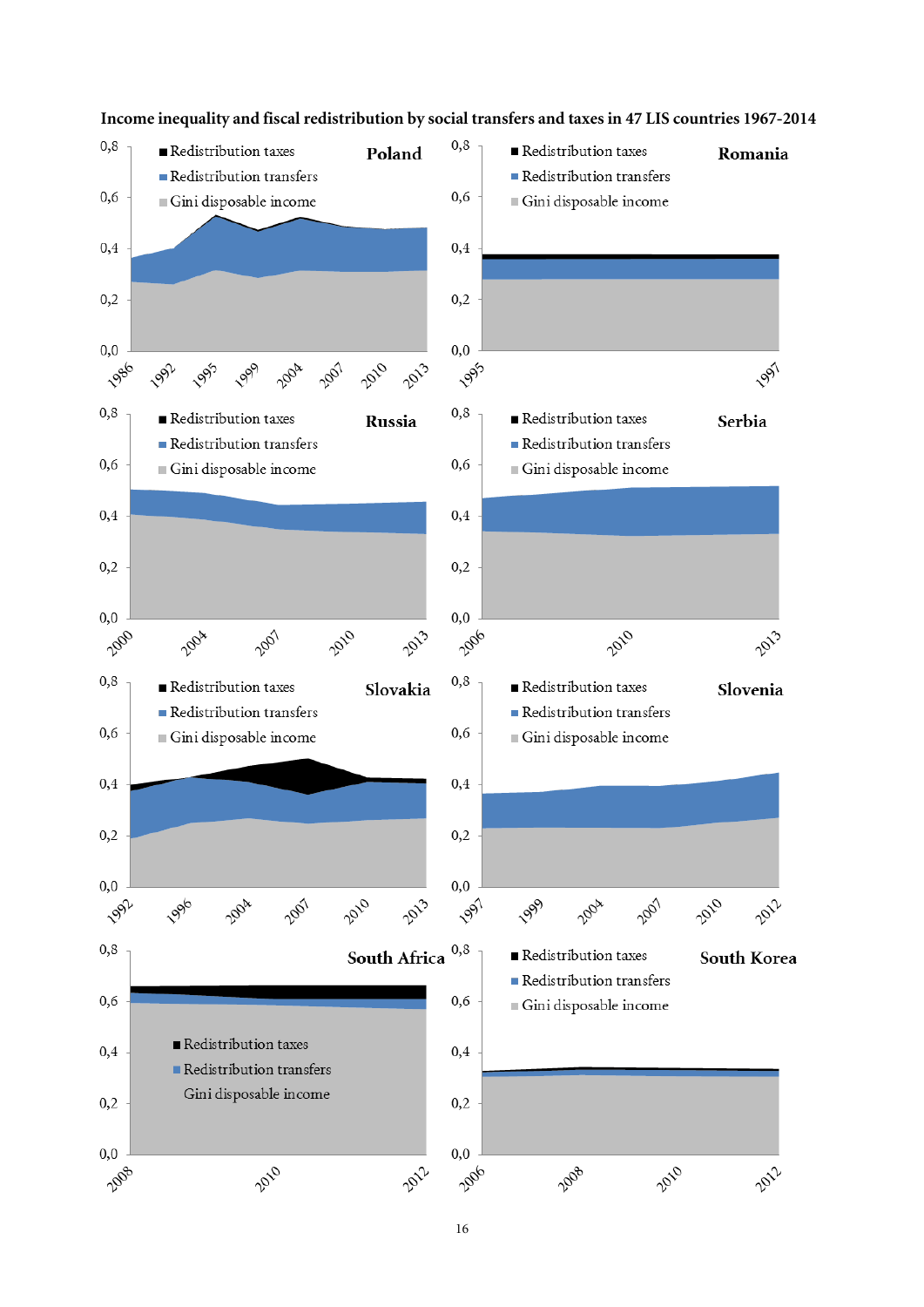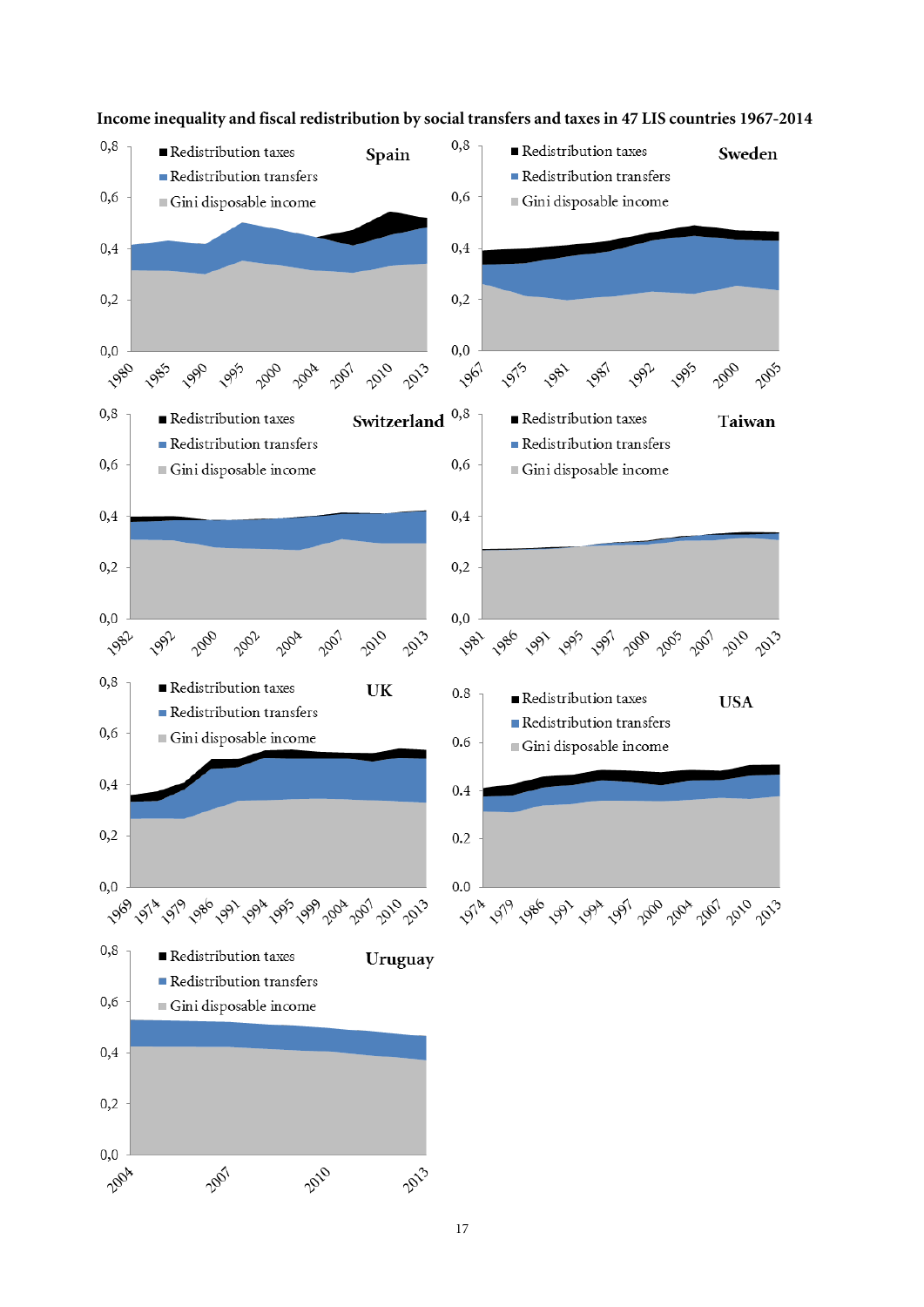#### **Annex A: Household Income Components List**

Table A1 presents the framework for accounting income inequality and redistribution through various income sources. Below we provide the household income components list of LIS, by variable name and meaning. More specific explanation of the data can be found in the userfriendly LIS website [\(http://www.lisdatacenter.org/\)](http://www.lisdatacenter.org/). In Table A2 household (pre-tax) income is divided into 3 parts: factor income (labor income + capital income), social security transfers and private transfers. In each part, there are more specific income sources, which can be helpful for studies focusing on different elements of income. Table A3 provides household aggregated income sources provided by LIS. Using those aggregated variables, it is more convenient to process and present income distribution and decomposition results.

In this Leiden Budget Incidence Fiscal Redistribution Database on Income Inequality 2017 we compute five kinds of results, namely income inequality before social transfers and taxes, income inequality after social transfers and taxes, the overall redistributive effect, the partial effect of transfer redistribution and the partial effect of redistribution by several transfers and income taxes. In calculating pre-tax-transfer income inequality, we use primary income, which consists of factor income (sum of labor income and capital income), and private transfers; gross income is equal to primary income plus social security transfers; in calculating post-tax-transfer income, we use net disposable income (dhi). Difference between Gini<sub>pri</sub> and Gini<sub>gross</sub> is the redistribution from total transfers while difference between  $Gini_{\text{gross}}$  and  $Gini_{\text{dhi}}$  is the redistribution from income taxes and social security contribution. For some countries and waves which only report net incomes, gross income is equal to net disposable income (dhi). In addition, we use the number of persons in a household (nhhmem) and household weight (hwgt) in LIS dataset so as to obtain equivalized income and weighted results.

| Income Distribution<br>Indicator | Redistribution<br>Measurement    | Specific Income Source                                           |
|----------------------------------|----------------------------------|------------------------------------------------------------------|
| Gini (pri)                       |                                  | Primary Income<br>(factor+hitp)                                  |
| Transfers<br>Redistribution      | Gini (pri)-Gini<br>$(pri+trans)$ |                                                                  |
| Gini (pri+trans)                 |                                  | Primary Income + social security transfers<br>(factor+hitp+hits) |
| <b>Taxes Redistribution</b>      | Gini (pri+trans)-Gini<br>(dhi)   |                                                                  |
| Gini (dhi)                       |                                  | Net disposable Income<br>(dhi)                                   |
| Overall Redistribution           | Gini (pri)-Gini (dhi)            |                                                                  |

#### **Table A1 Income distribution indicator list**

Source: LIS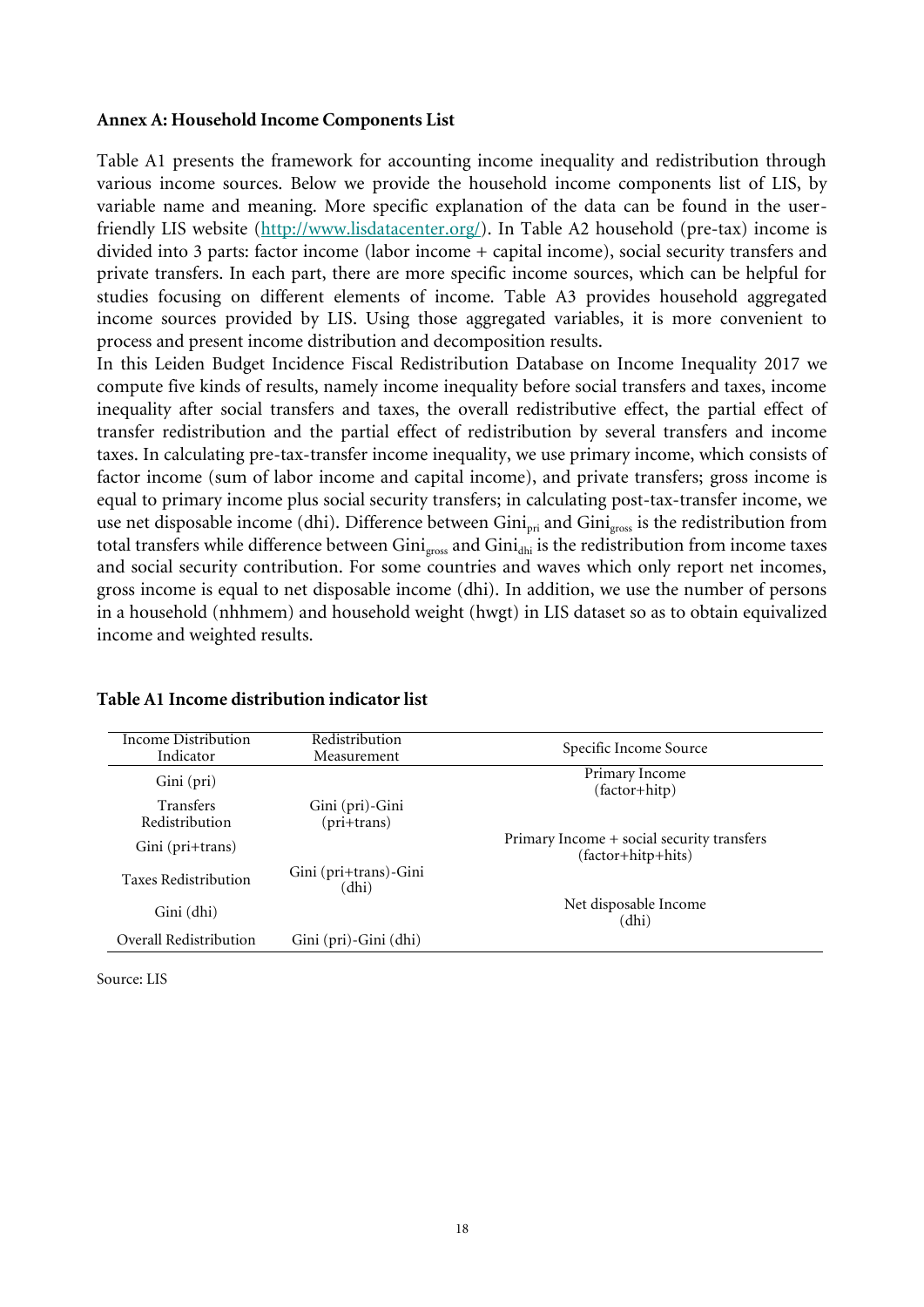|             | <b>HILERB</b>    | basic wages and salaries               | <b>HILER</b>                                      |                                                              |                                               |  |  |
|-------------|------------------|----------------------------------------|---------------------------------------------------|--------------------------------------------------------------|-----------------------------------------------|--|--|
|             | <b>HILERS</b>    | wage supplements                       | regular paid                                      | <b>HILE</b>                                                  |                                               |  |  |
|             | <b>HILERD</b>    | employment income<br>director wages    |                                                   | paid employment<br>income                                    | <b>HIL</b>                                    |  |  |
|             | <b>HILEC</b>     | casual paid employment income          |                                                   |                                                              | labor                                         |  |  |
|             | <b>HILSF</b>     | farm self-employment income            |                                                   | <b>HILS</b>                                                  | income                                        |  |  |
| Factor      | <b>HILSNB</b>    | profit from businesses                 | <b>HILSN</b>                                      | self-employment                                              |                                               |  |  |
|             | <b>HILSNH</b>    | household production activities        | non-farm self-<br>employment income               | income                                                       |                                               |  |  |
| income      | <b>HICIDI</b>    | Interest                               |                                                   | <b>HICID</b>                                                 |                                               |  |  |
|             | <b>HICIDD</b>    | Dividends                              | interest and dividends                            | <b>HIC</b><br>capital<br>income                              |                                               |  |  |
|             | <b>HICVIP</b>    | voluntary individual pensions          |                                                   |                                                              |                                               |  |  |
|             | <b>HICRENR</b>   | rental income from real estate         |                                                   |                                                              |                                               |  |  |
|             | <b>HICRENL</b>   | rental income from land                | <b>HICREN</b><br>rental income                    |                                                              |                                               |  |  |
|             | <b>HICRENM</b>   | rental income from machinery           |                                                   |                                                              |                                               |  |  |
|             | <b>HICROY</b>    | Royalties                              |                                                   |                                                              |                                               |  |  |
|             | <b>HITPED</b>    | merit-based education transfers        |                                                   |                                                              |                                               |  |  |
| <b>HITP</b> | <b>HITPNP</b>    | transfers from non-profit institutions |                                                   |                                                              | <b>HITP</b>                                   |  |  |
| Private     | <b>HITPIHA</b>   | alimony/child support                  |                                                   | <b>HITPIH</b>                                                | private<br>transfers                          |  |  |
| transfers   | <b>HITPIHR</b>   | Remittances                            |                                                   | interhousehold                                               |                                               |  |  |
|             | <b>HITPIHFT</b>  | other family transfers                 |                                                   | transfers                                                    |                                               |  |  |
|             | <b>HITSILMIP</b> | mandatory individual pensions          |                                                   |                                                              |                                               |  |  |
|             | <b>HITSILO</b>   | occupational pensions                  |                                                   |                                                              |                                               |  |  |
|             | <b>HITSILEPO</b> | old-age insurance public pensions      | <b>HITSILEP</b>                                   | <b>HITSIL</b>                                                | <b>HITSI</b><br>work-<br>related<br>insurance |  |  |
|             | <b>HITSILEPD</b> | disability insurance public pensions   | employment-related                                | long-term insurance<br>transfers                             |                                               |  |  |
|             | <b>HITSILEPS</b> | survivors insurance public pensions    | public pensions                                   |                                                              |                                               |  |  |
|             | <b>HITSILWI</b>  | work-injury pensions                   |                                                   |                                                              |                                               |  |  |
|             | <b>HITSISSI</b>  | sickness wage replacement              |                                                   | transfers<br><b>HITSU</b>                                    |                                               |  |  |
|             | <b>HITSISMA</b>  | maternity/parental wage replacement    | <b>HITSIS</b>                                     |                                                              |                                               |  |  |
|             | <b>HITSISWI</b>  | work-injury wage replacement           | short-term insurance                              |                                                              |                                               |  |  |
|             | <b>HITSISUN</b>  | unemployment wage replacement          |                                                   |                                                              |                                               |  |  |
|             | <b>HITSUPO</b>   | old-age universal pensions             | <b>HITSUP</b><br>old-<br>age/disability/survivors |                                                              |                                               |  |  |
|             | <b>HITSUPD</b>   | disability universal pensions          |                                                   |                                                              |                                               |  |  |
|             | <b>HITSUPS</b>   | survivors universal pensions           | universal pensions                                |                                                              |                                               |  |  |
| <b>HITS</b> | <b>HITSUUN</b>   | unemployment universal benefits        |                                                   |                                                              |                                               |  |  |
| Social      | <b>HITSUDI</b>   | disability universal benefits          |                                                   |                                                              | universal                                     |  |  |
| security    | <b>HITSUFACA</b> | child allowances                       |                                                   | <b>HITSUFA</b>                                               | benefits                                      |  |  |
| transfers   | <b>HITSUFAAM</b> | advance maintenance                    |                                                   | family/child universal                                       |                                               |  |  |
|             | <b>HITSUFACC</b> | non-work related child care benefits   |                                                   | benefits                                                     |                                               |  |  |
|             | <b>HITSUED</b>   | education-related universal benefits   |                                                   |                                                              |                                               |  |  |
|             | <b>HITSAGEN</b>  | general social assistance              |                                                   |                                                              |                                               |  |  |
|             | <b>HITSAPO</b>   | old-age assistance pensions            |                                                   | <b>HITSAP</b><br>old-age/disability/<br>survivors assistance |                                               |  |  |
|             | <b>HITSAPD</b>   | disability assistance pensions         |                                                   |                                                              |                                               |  |  |
|             | <b>HITSAPS</b>   | survivors assistance pensions          |                                                   | pensions                                                     |                                               |  |  |
|             | <b>HITSAUN</b>   | unemployment assistance                |                                                   | <b>HITSA</b>                                                 |                                               |  |  |
|             | <b>HITSAFA</b>   | family/maternity/child assistance      |                                                   |                                                              |                                               |  |  |
|             | <b>HITSAED</b>   | education assistance                   |                                                   |                                                              |                                               |  |  |
|             | <b>HITSAHO</b>   | housing assistance                     |                                                   |                                                              |                                               |  |  |
|             | <b>ITSAHE</b>    | heating assistance                     |                                                   |                                                              |                                               |  |  |
|             | <b>HITSAFO</b>   | food assistance                        |                                                   |                                                              |                                               |  |  |
|             | <b>HITSAME</b>   | medical assistance                     |                                                   |                                                              |                                               |  |  |

# **Table A2 Household income variables in LIS dataset**

Detailed information via<http://www.lisdatacenter.org/wp-content/uploads/our-lis-documentation-variables-list.pdf>

Source: LIS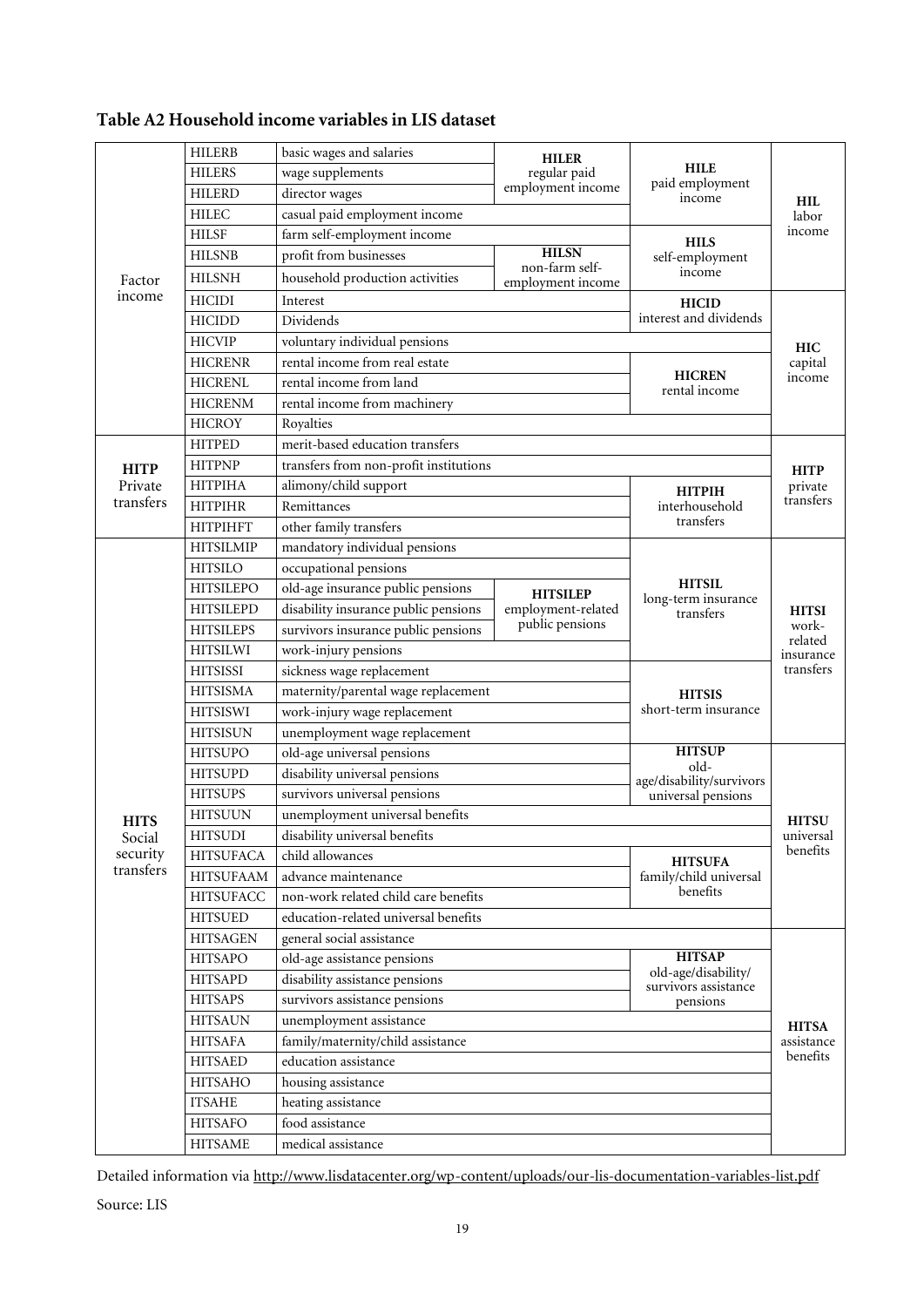| Name                                 | Label                                              | Definition                                                                                                                                                                                                                                                                                                                                                                                                                                                                                                                                                                                                                                                                                                                                                                                                                                                                                                                                                |
|--------------------------------------|----------------------------------------------------|-----------------------------------------------------------------------------------------------------------------------------------------------------------------------------------------------------------------------------------------------------------------------------------------------------------------------------------------------------------------------------------------------------------------------------------------------------------------------------------------------------------------------------------------------------------------------------------------------------------------------------------------------------------------------------------------------------------------------------------------------------------------------------------------------------------------------------------------------------------------------------------------------------------------------------------------------------------|
|                                      |                                                    | Total monetary and non-monetary current income net of income taxes and                                                                                                                                                                                                                                                                                                                                                                                                                                                                                                                                                                                                                                                                                                                                                                                                                                                                                    |
| DHI                                  | disposable household income                        | social security contributions.                                                                                                                                                                                                                                                                                                                                                                                                                                                                                                                                                                                                                                                                                                                                                                                                                                                                                                                            |
| <b>FACTOR</b>                        | factor income                                      | Total current monetary and non-monetary income from labor and capital<br>(HIL+HIC).                                                                                                                                                                                                                                                                                                                                                                                                                                                                                                                                                                                                                                                                                                                                                                                                                                                                       |
| <b>HITS</b>                          | social security transfers                          | Total current monetary and non-monetary social security transfers                                                                                                                                                                                                                                                                                                                                                                                                                                                                                                                                                                                                                                                                                                                                                                                                                                                                                         |
| <b>HITP</b>                          | private transfers                                  | Total current monetary and non-monetary private transfers.                                                                                                                                                                                                                                                                                                                                                                                                                                                                                                                                                                                                                                                                                                                                                                                                                                                                                                |
| <b>HXIT</b>                          | income taxes and social<br>security redistribution | Total monetary and non-monetary expenditures on income taxes and social<br>security contributions.                                                                                                                                                                                                                                                                                                                                                                                                                                                                                                                                                                                                                                                                                                                                                                                                                                                        |
| HITSIL+HITSUP<br>+HITSUDI+HITS<br>AP | old-age/disability/survivor<br>transfers           | 1) Monetary long-term work-related insurance transfers from the public<br>social security system and/or from private insurers through monetary long-<br>term work-related insurance transfers from the public social security system<br>and/or from private insurers through mandatory schemes, and from the<br>employers or occupational organizations (occupational schemes), which cover<br>mainly the active population. 2) Pensions and monetary transfers for old-age,<br>disability and survivors from the public programs, which are universal in<br>structure. 3) Monetary disability-related transfers from public programs,<br>which are universal in structure. Such transfers cover people in connection<br>with disability, sickness or injury. 4) Pensions and similar monetary transfers<br>for old-age, disability and survivors, received from the state through social<br>programs targeted towards individuals or households in need. |
| HITSISSI+HITSIS<br>WI                | sickness transfers                                 | 1) Short-term work-related insurance monetary transfers from sickness<br>insurance schemes that cover mainly the active population. Such transfers<br>replace or supplement employment income during periods of temporary<br>interruptions (or reductions) of employment caused by temporary inability to<br>work due to (non-work related) sickness or injury, or cover the additional<br>costs incurred in such circumstances (e.g. rehabilitations benefits). 2) Short-<br>term insurance monetary transfers for temporary total or partial work<br>inability caused by a work-injury or occupational disease, stemming from<br>schemes specifically set up with the purpose of covering work-injury and<br>occupational diseases.                                                                                                                                                                                                                     |
| HITSISMA+HITS<br>UFA+HITSAFA         | family/children transfers                          | 1) Short-term work-related monetary insurance transfers from maternity,<br>paternity, or parental leave insurance schemes. 2) Monetary family-related<br>transfers from public programs, which are universal in structure. 3) Monetary<br>and non-monetary family-related transfers received from the state through<br>social programs that are targeted on individuals or households in need.                                                                                                                                                                                                                                                                                                                                                                                                                                                                                                                                                            |
| HITSUED+HITS<br>AED                  | education transfers                                | 1) Monetary education-related transfers from public programs, which are<br>universal in structure. 2) Monetary and non-monetary education-related<br>transfers received from the state through social programs that are targeted on<br>individuals or households in need.                                                                                                                                                                                                                                                                                                                                                                                                                                                                                                                                                                                                                                                                                 |
| HITSISUN+HITS<br>UUN+HITSAUN         | unemployment transfers                             | 1) Short-term monetary transfers from the unemployment insurance aimed to<br>compensate for the partial or total loss of labor income and to help the job<br>seeker integrate the labor market. 2) Monetary transfers from unemployment<br>public programs, which are universal in structure. 3) Monetary transfers<br>received from unemployment social programs that are targeted on individuals<br>or households in need.                                                                                                                                                                                                                                                                                                                                                                                                                                                                                                                              |
| HITSAHO+HITS<br>AHE                  | housing transfers                                  | 1) Monetary and non-monetary housing-related transfers received from the<br>state through social programs that are targeted on individuals or households<br>in need. 2) Monetary and non-monetary heating-related transfers received<br>from the state through social programs that are targeted on individuals or<br>households in need.                                                                                                                                                                                                                                                                                                                                                                                                                                                                                                                                                                                                                 |
| HITSAGEN+HIT<br>SAFO+HITSAME         | General/food/medical<br>assistance transfers       | 1) Monetary transfers from minimum income guarantee systems/last resort<br>systems, received from the state through social programs that are targeted on<br>individuals or households in need. 2) Monetary and non-monetary food-<br>related transfers received from the state through food assistance programs that<br>are targeted on individuals or households in need. 3) Monetary and non-<br>monetary health-related transfers received from the state through medical care<br>programs that are targeted on individuals or households in need.                                                                                                                                                                                                                                                                                                                                                                                                     |

## **Table A3 Household aggregated income variables in LIS dataset**

*Notes:* 

<sup>-</sup> Old-age/disability/survivor transfers: in some cases the variable HITSIL is missing but its sub-components are available, we then use it sub-components (sum of HITSILMIP, HITSILO, HITSILEP and HITSILWI) instead, including AU10, AU08, CA10, CA07, CA04, CA00, CA98, CA97, CA94, CA91, CA87, CA81, CA75, CA71, DK92, DK87, JP08. In other cases, HITSIL and its subcomponents, together with variables HITSUP, HITSUDI AND HITSAP are missing or provides poor information while the variables in the additional set 1 in the LIS variable list are available. In such cases old-age/disability/survivor transfers are computed based on sum of HIATOLD,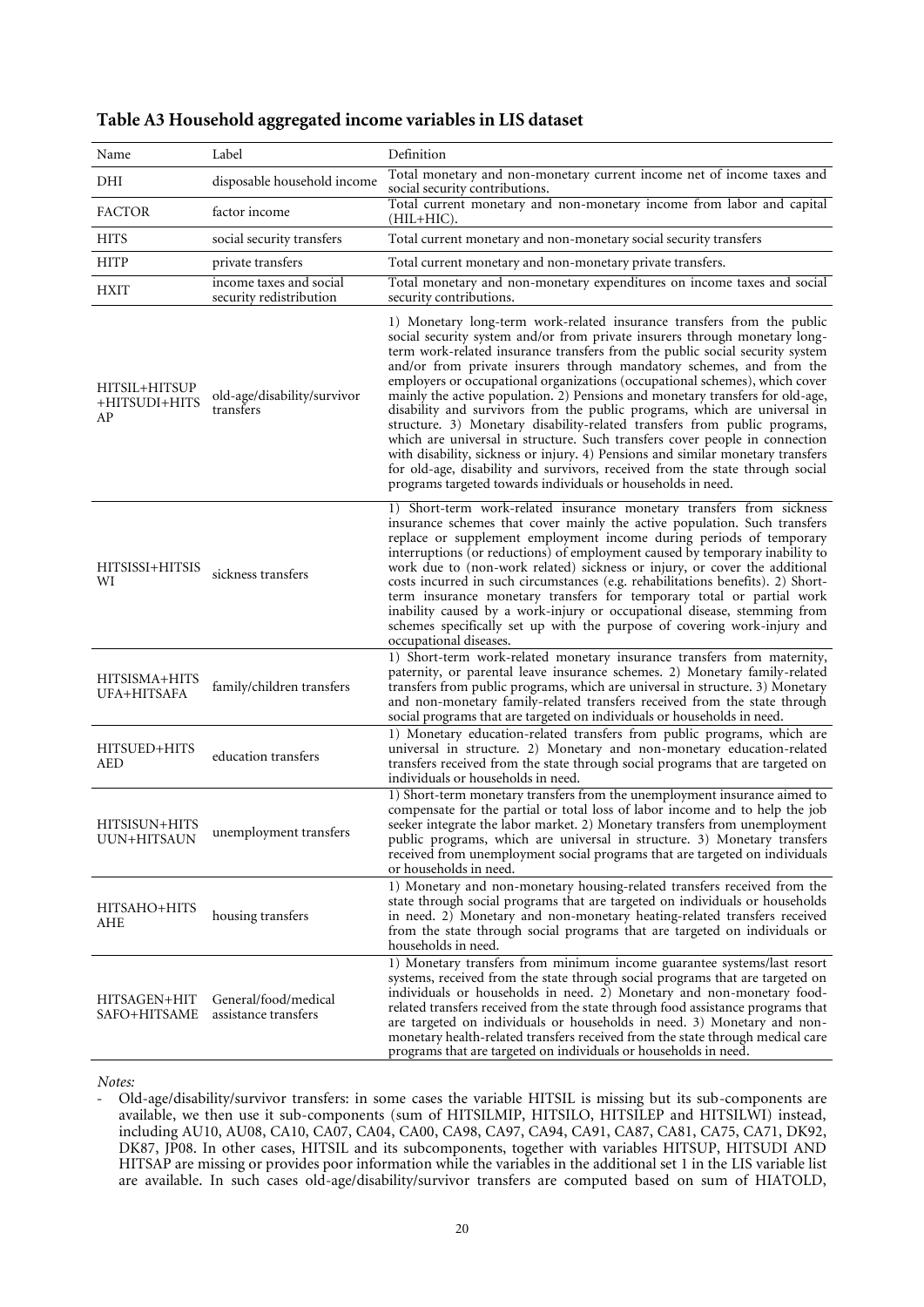HIATDIS and HIATSUR, including EE13, EE10, EE07, EE04, GR04, GR00, GR95, IS10, IS07, IS04, LU04, NL04, NO13, NO10, NO07, NO04, NO00, NO95, RU00, ES04, SE00.

- Sickness transfers are computed based on the variable HIATSIC in the additional set1 in LIS variable list in IS10, IS07, IS04, LU04, UK13, UK10, UK07.
- Family/children transfers are computed based the variable HIATFAM in the additional set1 in LIS variable list in AT04, CA07, EE04, GR04, IS10, IS07, IS04, LU04, RU13, RU10, RU07, RU04, RU00, ES04.
- Education transfers are computed based the variable HIATEDU in the additional set1 in LIS variable list inIT14, IT10, IT08, LU04, US13, US10, US07, US04, US00, US97, US94, US91.
- Unemployment transfers are computed based the variable HIATFAM in the additional set1 in LIS variable list in AT04, LU04, ES04, ES90, ES85.
- Housing transfers are computed based the variable HIATHOU in the additional set1 in LIS variable list in GR10, GR07, LU04, RU00.

Variable construction vi[a http://www.lisdatacenter.org/our-data/lis-database/documentation/.](http://www.lisdatacenter.org/our-data/lis-database/documentation/)

Source: LIS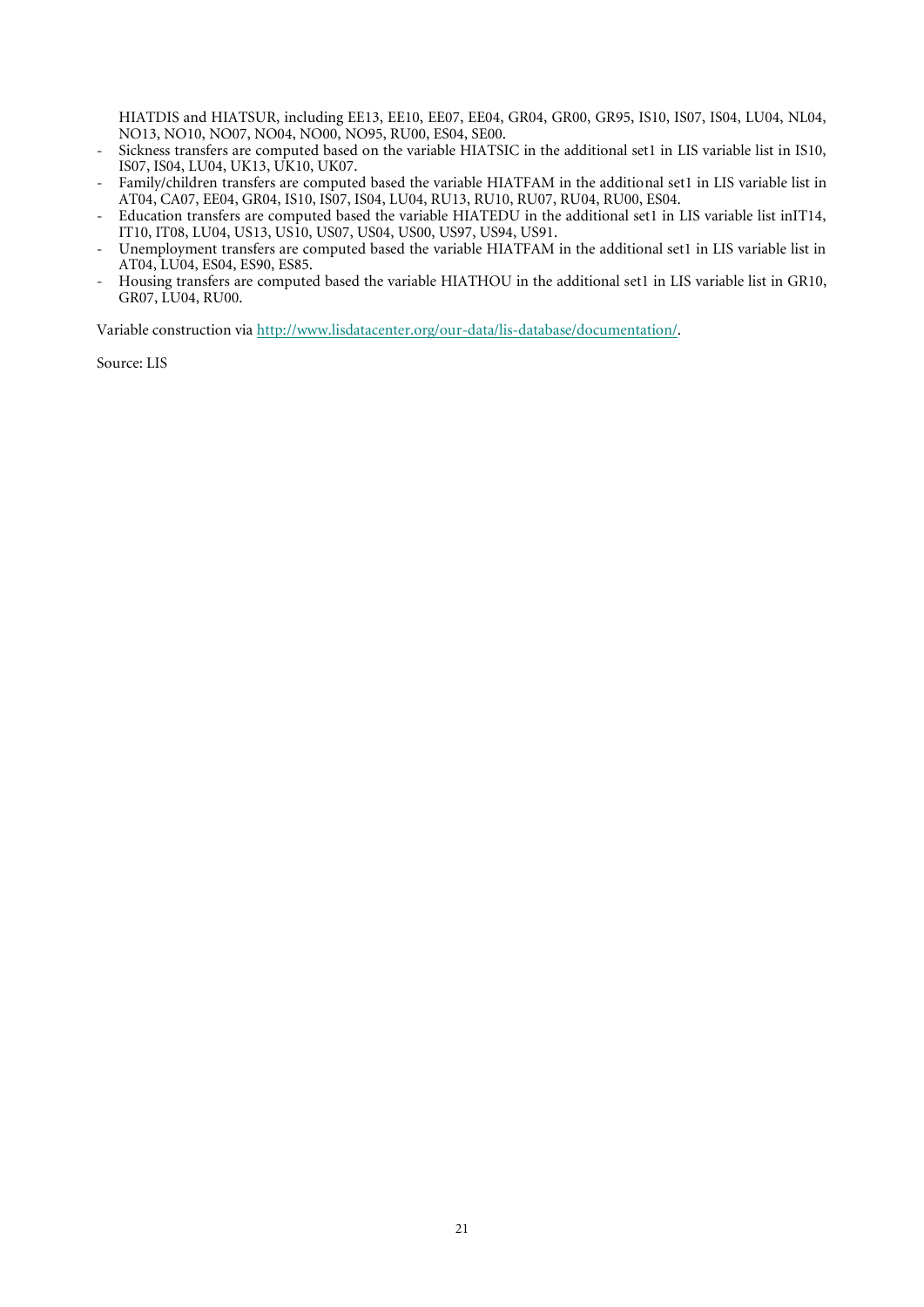## **Annex B: Gross and net income datasets in LIS**

Country-comparative and trend analyses of income distribution based on LIS gross/net datasets should be done with caution. LIS provides gross income data in most countries and years while providing income data that are net of (income) taxes in others. Of the 293 LIS datasets available at the time of writing, 194 are classified as gross, 84 as net and 15 as 'mixed'; see Table B1 for a specification.

To compare LIS gross and net datasets, researchers can apply at least four different approaches. The first approach includes both gross and net datasets in the same comparative analysis, acknowledging that the incomparabilities may lead to biased results (e.g. Wang et al, 2012; Wang et al, 2014). The second approach is to restrict analyses to either gross or net datasets (e.g. Gornick & Jäntti, 2012). This will result in accurate findings but limits the scope of the analyses. Third, one can present separate analyses based on LIS gross and net datasets (e.g. Wang et al, 2014). However, the limitation of this approach is that the different results using gross and net datasets could originate from the different income concepts, or from real differences across countries or both. The fourth strategy is to gross up net income data or net down gross income data. With LIS, grossing up is not possible as most net datasets do not contain information on taxes. To estimate gross income, country-specific details on the tax systems are required. Instead, Nieuwenhuis et al (2016) come up with a net down procedure to modify income data to approximate net income data. One shortcoming of this strategy is that in net datasets the comparison between pre-tax-transfer income and post-tax-transfer income only captures the effects of transfers, whereas in gross datasets this comparison would capture both effects of taxes and transfers. We offer a user-friendly version of the database allowing users to easily select income inequality variables (gross and/or net) and fiscal redistribution variables for (a group of) countries and/or specific data years via pivot tables.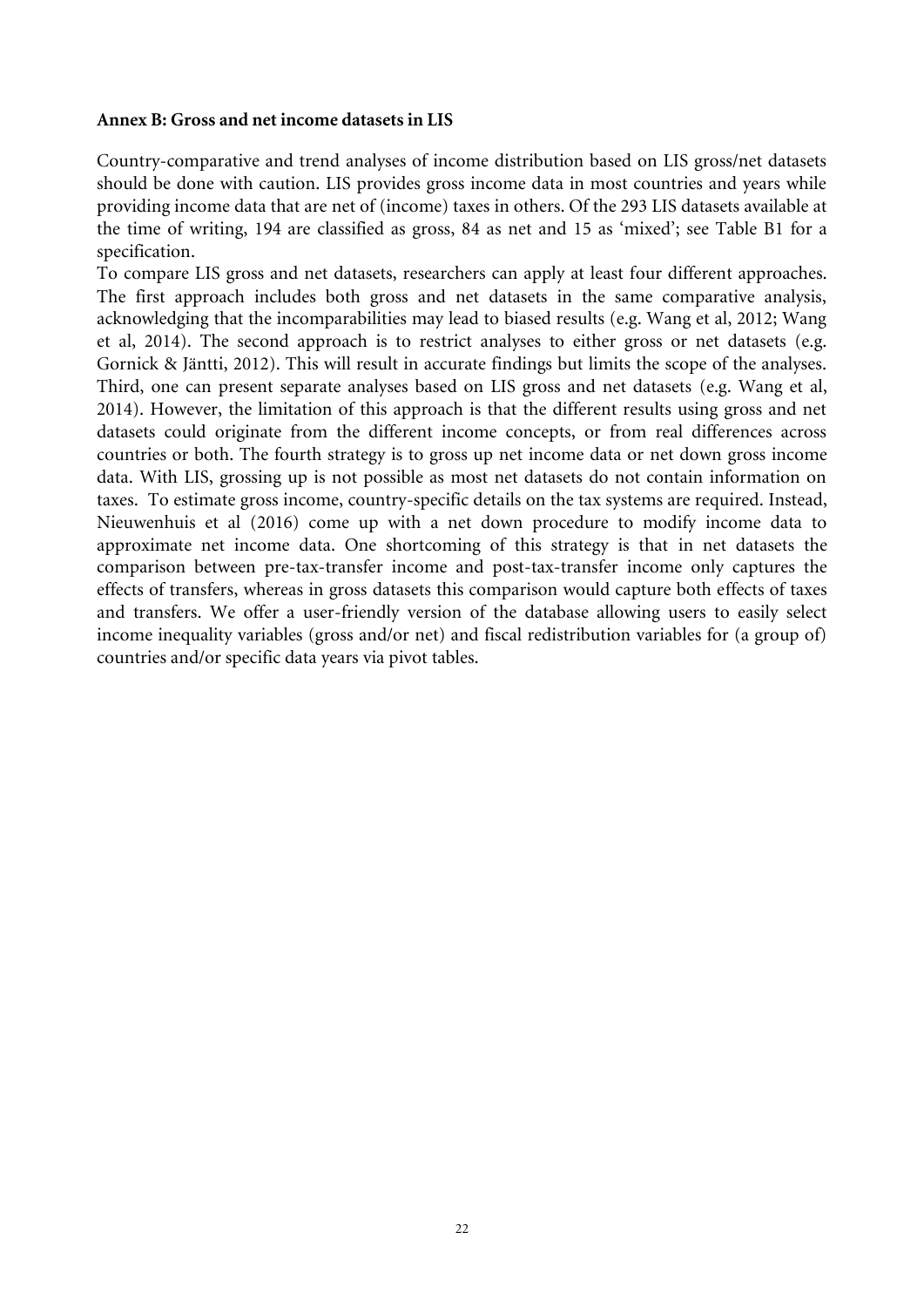# **Table B1 Gross and net income data in LIS**

|                                                                          | Gross income                                                                                                                                                                                  | Net income                                                                      | <b>Mixed</b>                                                  |
|--------------------------------------------------------------------------|-----------------------------------------------------------------------------------------------------------------------------------------------------------------------------------------------|---------------------------------------------------------------------------------|---------------------------------------------------------------|
| Australia<br>Austria<br>Belgium<br>Brazil<br>Canada                      | AU10, AU08, AU03, AU01, AU95, AU89, AU85, AU81<br>AT13, AT10, AT07, AT04<br>BE97, BE92<br>BR13, BR11, BR09, BR06<br>CA10, CA07, CA04, CA00, CA98, CA97, CA94, CA91,<br>CA87, CA81, CA75, CA71 | AT00, AT97, AT94<br>BE00, BE95, BE88, BE85                                      | AT95, AT87                                                    |
| China<br>Colombia<br>Czech Republic<br>Denmark<br>Dominican Rep<br>Egypt | CO04<br>CZ13, CZ10, CZ07, CZ04, CZ02, CZ96, CZ92<br>DK13, DK10, DK07, DK04, DK00, DK95, DK92, DK87<br><b>DO07</b>                                                                             | <b>EG12</b>                                                                     | CN02<br>CO13, CO10, CO07                                      |
| Estonia<br>Finland<br>France                                             | EE13, EE10, EE07, EE04<br>FI13, FI10, FI07, FI04, FI00, FI95, FI91, FI87                                                                                                                      |                                                                                 | EE00<br>FR10, FR05, FR00,<br>FR94, FR89, FR84,<br><b>FR78</b> |
| Georgia<br>Germany                                                       | DE13, DE10, DE07, DE04, DE00, DE94, DE89, DE84,                                                                                                                                               | GE13, GE10                                                                      |                                                               |
| Greece<br>Guatemala                                                      | DE83, DE81, DE78, DE73<br>GR13, GR10, GR07<br>GT14, GT11, GT06                                                                                                                                | GR04, GR00, GR95                                                                |                                                               |
| Hungary<br>Iceland                                                       |                                                                                                                                                                                               | HU12, HU09, HU07,<br>HU05, HU99, HU94, HU91                                     |                                                               |
| India<br>Ireland                                                         | IS10, IS07, IS04<br>IE10, IR07, IE04, IE87                                                                                                                                                    | <b>IN11, IN04</b><br>IE00, IE96, IE95, IE94                                     |                                                               |
| Israel<br>Italy                                                          | IL12, IL10, IL07, IL05, IL01, IL97, IL92, IL86, IL79                                                                                                                                          | IT14, IT10, IT08, IT04,<br>IT00, IT98, IT95, IT93,<br>IT91, IT89, IT87, IT86    |                                                               |
| Japan                                                                    | JP <sub>08</sub>                                                                                                                                                                              |                                                                                 |                                                               |
| Luxembourg                                                               | LU13, LU10, LU08, LU04                                                                                                                                                                        | LU00, LU97, LU94, LU91,<br>LU <sub>85</sub>                                     |                                                               |
| Mexico                                                                   |                                                                                                                                                                                               | MX12, MX10, MX08,<br>MX04, MX02, MX00,<br>MX98, MX96, MX94,<br>MX92, MX89, MX84 |                                                               |
| Netherlands                                                              | NL13, NL10, NL07, NL04, NL99, NL93, NL90, NL87,                                                                                                                                               |                                                                                 |                                                               |
| Norway                                                                   | <b>NL83</b><br>NO13, NO10, NO07, NO04, NO00, NO95, NO91,<br>NO86, NO79                                                                                                                        |                                                                                 |                                                               |
| Panama<br>Paraguay                                                       | PA13, PA10, PA07                                                                                                                                                                              | PY10, PY13                                                                      |                                                               |
| Peru<br>Poland                                                           | PE13, PE10, PE07, PE04<br>PL13, PL10, PL07, PL04, PL99                                                                                                                                        | PL92, PL86                                                                      | PL95                                                          |
| Romania<br>Russia                                                        | RO97, RO95                                                                                                                                                                                    | RU13, RU10, RU07, RU04,<br>RU <sub>00</sub>                                     |                                                               |
| Serbia<br>Slovak Republic<br>Slovenia                                    | SK13, SK10, SK07, SK04, SK92                                                                                                                                                                  | RS13, RS10, RS06<br>SK96<br>SI12, SI10, SI07, SI04, SI99,<br>SI97               |                                                               |
| South Africa<br>South Korea                                              | ZA12, ZA10, ZA08<br>KR12, KR10, KR08, KR06                                                                                                                                                    |                                                                                 |                                                               |
| Spain                                                                    | ES13, ES10, ES07                                                                                                                                                                              | ES04, ES00, ES95, ES90,<br>ES85, ES80                                           |                                                               |
| Sweden<br>Switzerland<br>Taiwan                                          | SE05, SE00, SE95, SE92, SE87, SE81, SE75, SE67<br>СН13, СН10, СН07, СН04, СН02, СН00, СН92, СН82<br>TW13, TW10, TW07, TW05, TW00, TW97, TW95,<br>TW91, TW86, TW81                             |                                                                                 |                                                               |
| United Kingdom                                                           | UK13, UK10, UK07, UK04, UK99, UK95, UK94, UK91,<br>UK86, UK79, UK74, UK69                                                                                                                     |                                                                                 |                                                               |
| <b>United States</b>                                                     | US13, US10, US07, US04, US00, US97, US94, US91,<br>US86, US79, US74                                                                                                                           |                                                                                 |                                                               |
| Uruguay                                                                  |                                                                                                                                                                                               | UY13, UY10, UY07, UY04                                                          |                                                               |

See for a continuously updated overview:<http://www.lisdatacenter.org/our-data/lis-database/datasets-information/>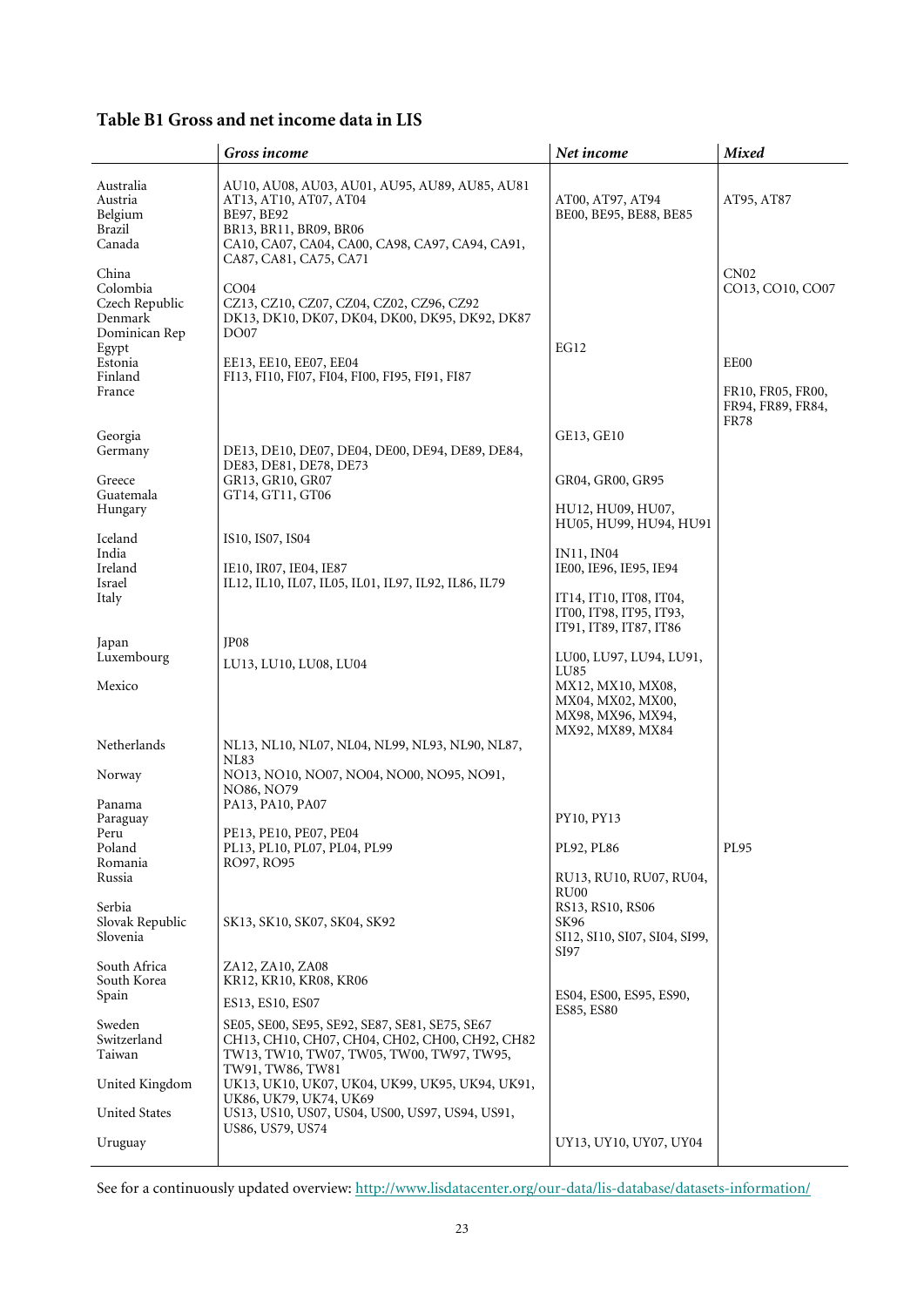#### **Annex C: Decomposition of the Gini coefficient**

*Sequential decomposition of the Gini coefficient*: *partial effects of transfers and taxes*

The Gini coefficient is expressed as follows (cf. Jenkins, 1999; updated 2010):

$$
Gini = 1 + \left(\frac{1}{n}\right) - \left[\frac{2}{n^2} \mu\right] \sum_{i=1}^{n} (n - i + 1) y_i, i = 1, 2, ..., n
$$
 (1)

In formula (1), *n* denotes number of individuals,  $\mu$  denotes average income of individuals, and  $\gamma$ *<sub>i</sub>* presents income of individual *i*. The level of Gini coefficient is given by number of individuals, average income of individuals. Using expression (1), we are able to decompose the Gini coefficient of primary income into the Gini coefficient of disposable income and the redistributive effects of transfers and taxes. Income (inequality) can be measured with or without transfers and/or taxes.

$$
y_i = y_i^{pri} + \alpha B_i - \beta T_i, i = 1, 2, ..., n, \alpha, \beta \in \{0, 1\}
$$
 (2)

 $y_i^{pri}$ ,  $B_i$  and  $T_i$  denote primary income of individual *i*, total transfers of individual *i* and total taxes of individual *i*, respectively. Depending on *α* and *β*, individual income is determined by the sum of all cash incomes, such as wages and salaries, social security transfers, private transfers and so on, where we focus on social transfers and direct taxes. When  $\alpha = 0$  and  $\beta = 0$ , the resulting inequality measure presents the Gini coefficient before transfers and taxes (Gini<sub>pri</sub>); if  $\alpha = 1$  and  $\beta$ = 1, the measure corresponds to the Gini coefficient after transfers and taxes (Gini<sub>dhi</sub>). For  $\alpha = 1$ and  $\beta = 0$ , Gini coefficient after transfers, but before taxes is measured (Gini<sub>gross</sub>). If  $\alpha = 0$  and  $\beta =$ 1 the measure shows the Gini coefficient after taxes but before transfers.

In a more general expression, individual income can be shown as formula (3), consisting of primary income,  $m$  kinds of transfers and  $p$  types of taxes.  $B_{ik}$  show the  $k^{th}$  transfer of individual  $i$ , and  $T_i$  presents the  $l_{th}$  tax of individual *i*. When  $\alpha_k = 1$ ,  $\alpha_{-k} = 0$  ( $\alpha_j = 0$  ( $\neq k$ )) and  $\beta_i = 0$ , individual income includes primary income plus the  $k^{th}$  transfer; when  $\alpha_k = 1$ ,  $\beta_l = 1$  and  $\beta_{-l} = 0$  ( $\beta_q = 0$  ( $q \neq 1$ )), individual income contains primary income plus all the transfers and the *l th* tax, we explain why we choose this order later.

$$
y_i = y_i^{pri} + \sum_{k=1}^{m} \alpha_k B_{ik} - \sum_{l=1}^{p} \beta_l T_{il},
$$
  
\n
$$
i = 1, 2, ..., n, k = 1, 2, ..., m, l = 1, 2, ..., p, \alpha_k, \beta_l \in \{0, 1\}
$$
 (3)

This allows us to calculate inequality (Gini) without a certain kind of transfer or tax, and consequently the partial redistributive effect of that transfer or tax. Likewise the redistributive effects of all income components within the trajectory between primary income inequality and disposable income inequality (like old-age/disability/survivor transfers, sickness transfers, family/children transfers, education transfers, unemployment transfers, housing transfers, general/food/medical assistance transfers and other social security transfers) can be calculated using this formula.

We take a budget incidence approach to measure the redistributive effect of the welfare state, and we focus on the redistribution between individuals or households at one moment in time (not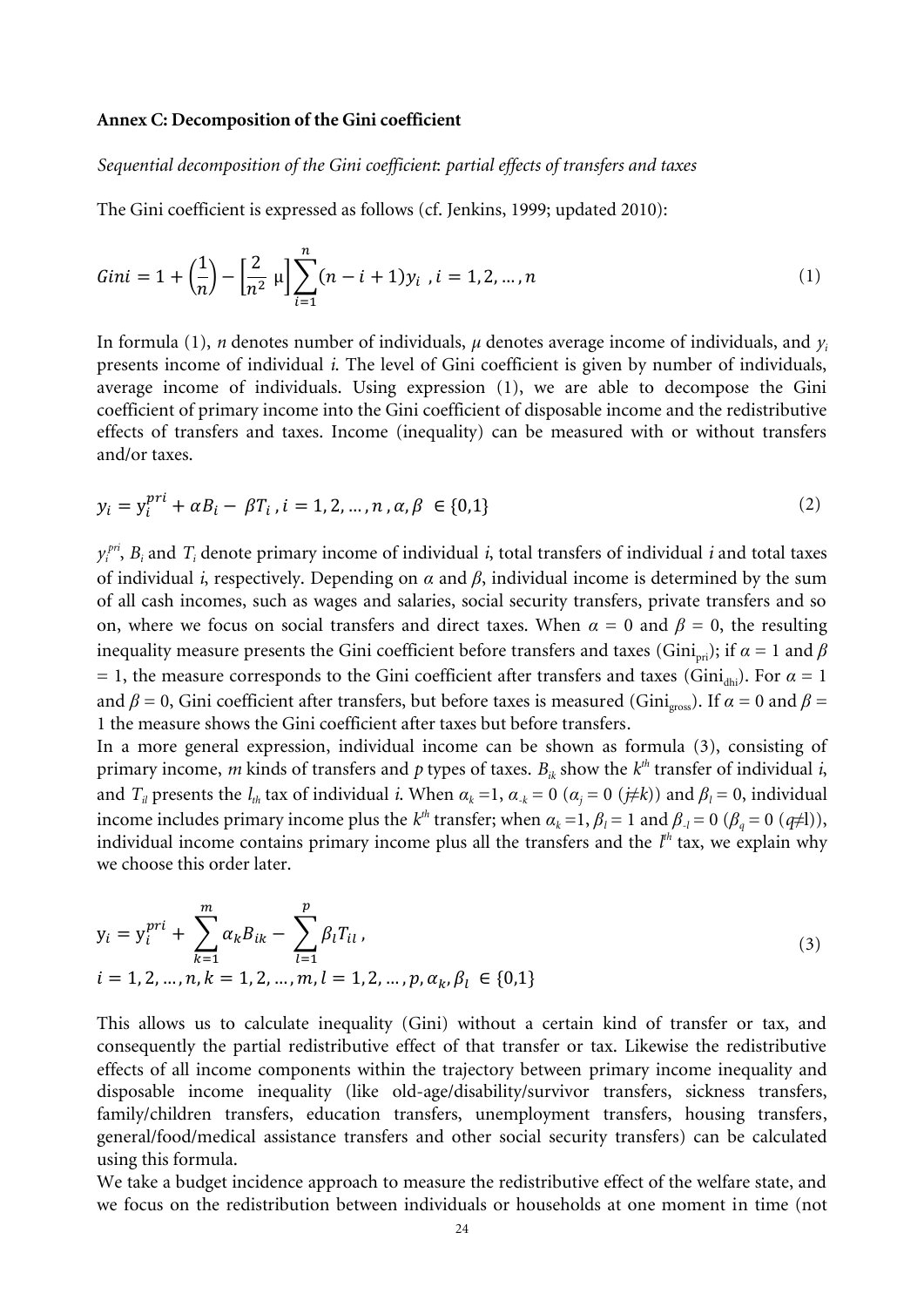over the lifecycle). We apply the Reynolds-Smolensky (1977a and 1977b) measure of the redistributive impact of transfers and taxes to present the reduction in Gini coefficient from primary income (pri) to disposable income (dhi). The redistributive effect *LG* can be expressed as (c.f. Creedy & Ven, 2001):

$$
LG = Gini_{pri} - Gini_{dhi} \tag{4}
$$

*LG* and *Gini* are the redistributive effect and the Gini coefficient of primary or disposable income. The total redistributive effect can be disentangled in several partial effects:

$$
LG_B = Gini_{pri} - Gini_{pri+B} \tag{5}
$$

$$
LG_T = Gini_{pri+B} - Gini_{dhi} \tag{6}
$$

 $LG_{B}$  and  $LG_{T}$  represent the partial redistributive effect of all benefit transfers *B*, and the partial redistributive effect of all taxes and social contributions *T*. *Gini*<sub>pri+B</sub> is equal to Gini<sub>pross</sub>. Consequently, the decomposition in formula (5) and (6) will offer us a quantitative measure for the overall reduction in the Gini by transfers and taxes in a country.

In order to assess the effects of social benefits and taxes on the overall redistribution we apply a sequential decomposition technique. It should be noted, however, that this procedure is somewhat arbitrary since the choice of benchmark income affects the outcome. Applying the redistribution from, say, taxes on gross income rather than primary income alters the outcome to some extent. Since taxes are levied on gross income (primary income plus benefits), the redistributive effects may be underestimated. Nevertheless the logic of this decomposition of Gini is that taxes are applied to gross income and benefits to primary income. This approach has been, among others, advocated by Kakwani (1986).

Our sequential decomposition approach of income inequality follows studies by Jesuit & Mahler (2004) and Mahler & Jesuit (2006), with inequality indices accounted sequentially in order to determine the effective distributional impact of different income sources. Other techniques of the decomposition of the Gini coefficient by income source can be found in the literature as well; see e.g. Lerman & Yitzhaki (1985), Stark et al (1986), Kim (2000), Creedy & Ven (2001). For example the well-known Lerman & Yitzhaki's (1985) method derives the marginal impact of various income sources on overall income inequality.<sup>1</sup> Fuest et al (2010) explore the redistributive effects of different tax benefit instruments in the enlarged European Union (EU) based on two families of approaches. When comparing both approaches, they lead to the same estimates of disposable income inequality. However, both lead to somewhat contradictory results with respect to the importance of benefits for redistributing income. Inequality analysis based on the *sequential accounting decomposition* approach suggests that benefits are the most important factor reducing inequality in the majority of countries (e.g. Immervoll et al, 2005; Mahler & Jesuit, 2006; Whiteford, 2008). The *factor source decomposition* approach, suggested by Shorrocks (1982), however, suggests that benefits play a negligible role and sometimes even contribute slightly positively to inequality, whereas taxes and social contributions are by far the most important contributors to income inequality reduction (e.g., Jenkins 1995; Jäntti 1997; Burniaux et al, 1998). Although both approaches are used in the literature, studies analyzing the impact of tax benefit instruments based on the standard sequential accounting approach generally find rather

 $\overline{\phantom{a}}$ 

<sup>&</sup>lt;sup>1</sup> See for 'descogini' in STATA (Lopez-Feldman, 2006).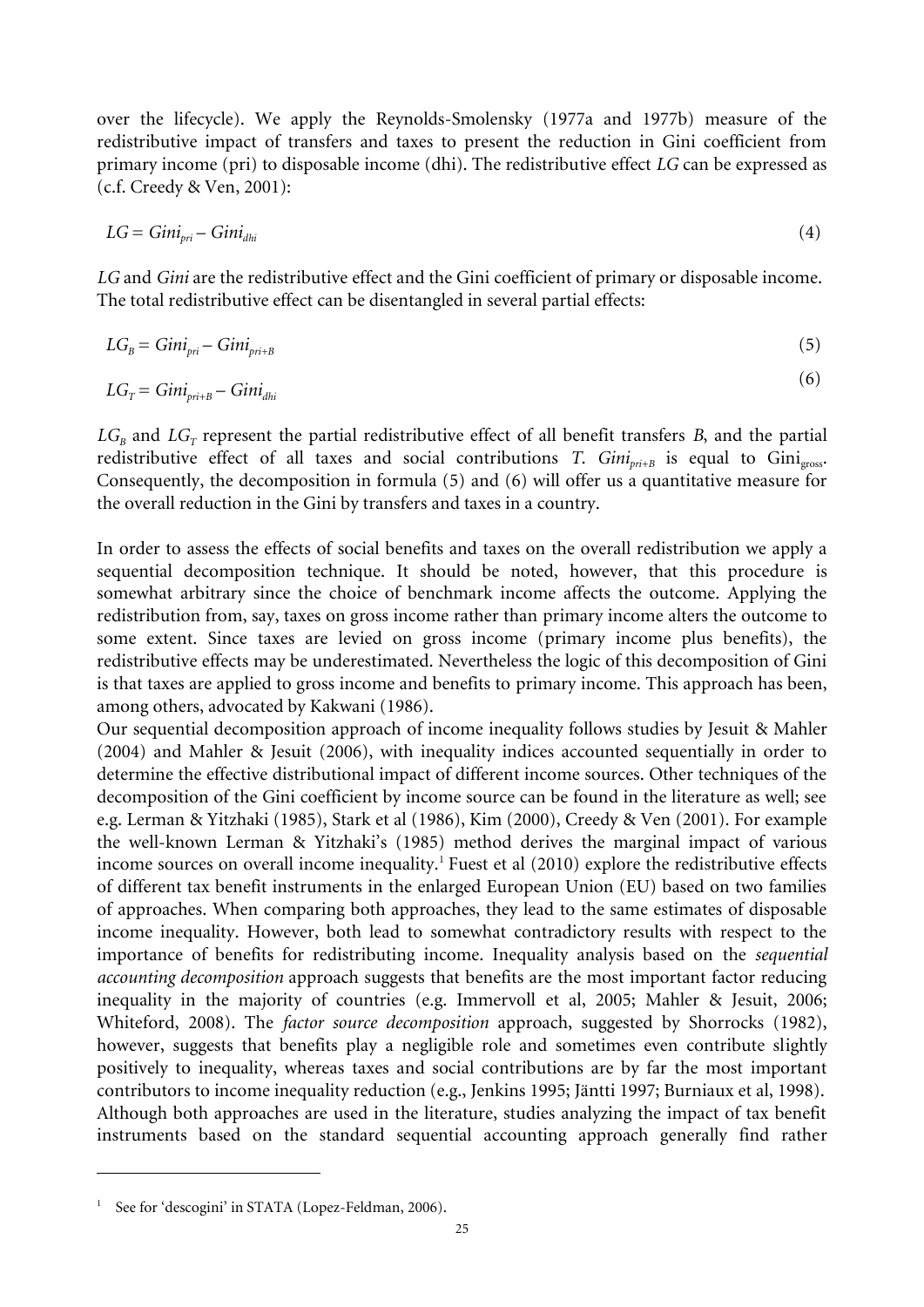intuitively straight forward results, i.e. that benefits are the most important source of inequality reduction in European countries. In order to assess the effects of taxes and benefits on the overall redistribution we (therefore) apply the sequential decomposition technique in line with the comparative work of Mahler & Jesuit (2006), and recent studies by Kristjánsson (2011) and Kammer et al (2012). This choice for an sequential accounting decomposition approach is somewhat arbitrary, but fits in a strand of empirical literature that systematically illustrate that social transfers significantly improve the economic conditions of families, especially in European countries, and that the distribution of disposable incomes in these societies become more equal with the existence of these types of provisions.

#### *Sequential decomposition of the Gini coefficient*: *partial effects of different income sources*

Disentangling the inequality by income source could be affected by the ordering effect. For example, the partial redistributive effect of a specific social transfer will be highest (smallest) when computed as the first (last) social program; see equation (3). The partial effects of these transfers in total redistribution could be computed in several orders. We correct for this as follows: we first consider every specific social transfer as the first program to be added to primary income and then the last program following all other transfer programs. Consequently, we can get two Ginis: *Ginipri+Bk* and *Ginigross-Bk*. The redistributive effect of specific transfer programs can be presented by  $(7):$ 

$$
LG_{BK} = ((Gini_{pri} - Gini_{pri+Bk}) + (Gini_{gross-Bk} - Gini_{gross}))/2
$$
\n(7)

The redistributive effect of income taxes and social security contributions will be calculated by formula (6). Consequently, the decomposition in formula (7) and (6) will offer us a quantitative measure for the reduction in the Gini by specific social programs in a country. When we take the mean of the decomposition results across countries, the sum of all partial redistributive effects amount (a little) over 100 percent due to missing observations. We rescaled the redistributive effects of each program by applying an adjustment factor, which is defined as the overall redistribution given by formula (4) (=100%) divided by sum of all partial redistributive effects of all programs (over 100%), in order to correct for an over-estimated effect.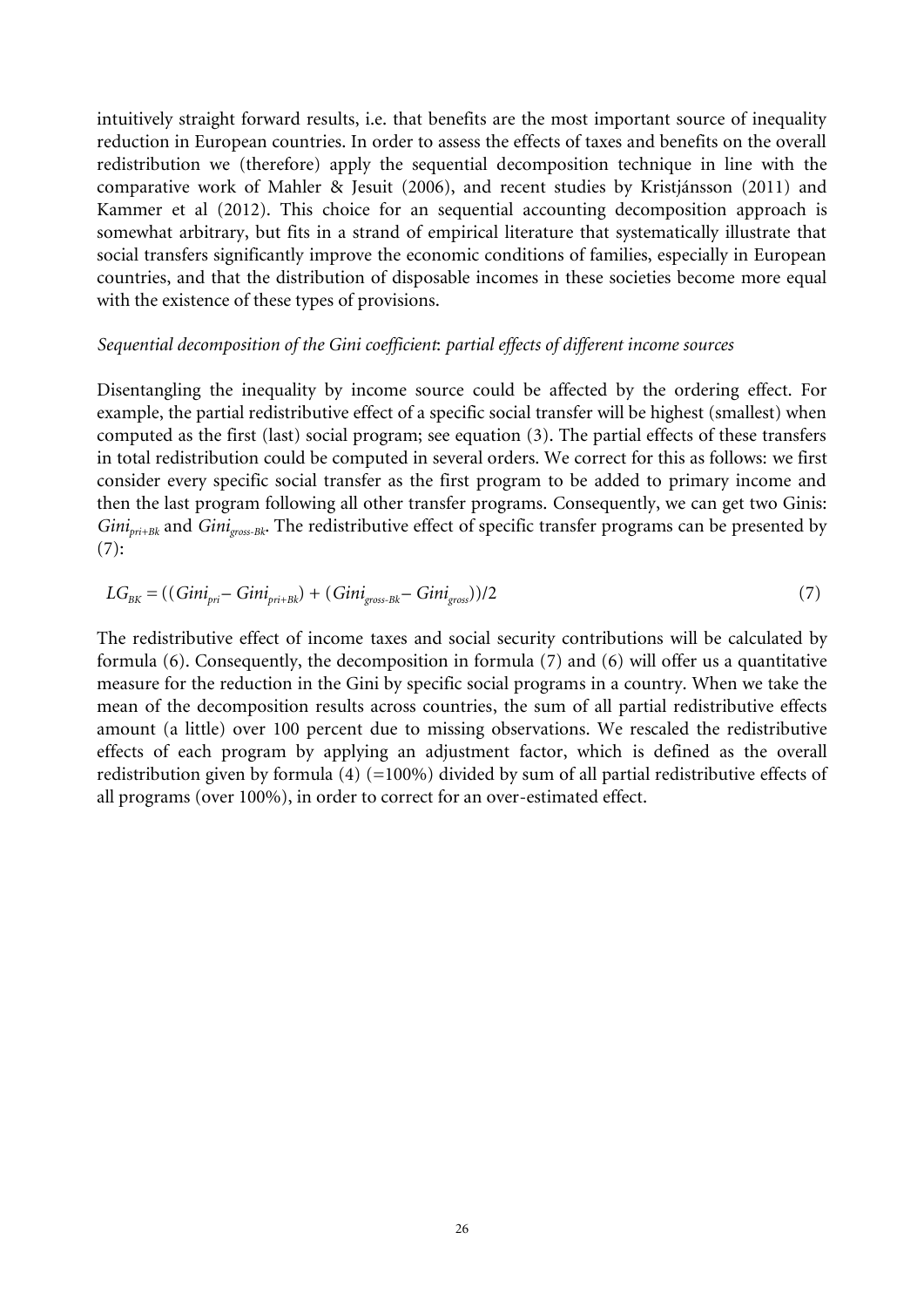#### **References**

- Atkinson AB, Rainwater L & Smeeding TM (1995), Income Distribution in OECD Countries: Evidence from the Luxembourg Income Study, *OECD Social Policy Studies* 18, Paris.
- Burniaux JM, Dang TT, Fore D, Förster M, Mira d'Ercole M & Oxley H (1998), Income distribution and poverty in selected OECD countries, *OECD Working Papers* #189.
- Caminada K, Goudswaard K & Wang C (2012), Disentangling income inequality and the redistributive effect of taxes and transfers in 20 LIS countries mid 1980s – mid 2000s, *LIS Working Paper Series #*581.
- Creedy J & Ven J (2001), Decomposing Redistributive Effects of Taxes and Transfers in Australia: Annual and Lifetime Measures, *Australian Economic Papers* 40(2): 185–198.
- Figini P (1998), Inequality Measures, Equivalence Scales and Adjustment for Household Size and Composition, *LIS Working Paper Series #*185.
- Fuest C, Niehues J & Peichl A (2010), The redistributive effects of tax benefit systems in the enlarged EU, *Public Finance Review* 38(4): 473-500.
- Gornick JC & Jäntti M (2012), Child poverty in cross-national perspective: Lessons from the Luxembourg Income Study, *Children and Youth Services Review* 34(3): 558-568.
- Gornick JC, Ragnarsdóttir BH & Kostecki S (2013), LIS, Cross-National Data Center in Luxembourg An Overview, *LIS Technical Working Paper Series* #5.
- Immervoll H, Levy H, Lietz Ch, Mantovani D, Donoghue CO, Sutherland H & Verbist G (2005), Household incomes and redistribution in the European Union: Quantifying the equalising properties of taxes and benefits, *EUROMOD Working Papers* EM9/05.
- Jäntti M (1997), Inequality in five countries in the 1980s: The role of demographic shifts, markets and government policies, *Economica* 64: 415-40.
- Jenkins SP (1995), Accounting for Inequality Trends: Decomposition Analyses for the UK 1971-86, *Economica* 62: 29-63.
- Jenkins SP (1999/2010), INEQDECO: Stata module to calculate inequality indices with decomposition by subgroup, *Statistical Software Components S366002*, Boston College Department of Economics, revised 19 Apr 2001. [Software available at: [http://ideas.repec.org/c/boc/bocode/s366007.html\]](http://ideas.repec.org/c/boc/bocode/s366007.html).
- Jesuit DK & Mahler VA (2004), State Redistribution in Comparative Perspective: A Cross-National Analysis of the Developed Countries, *LIS Working Paper Series #*392.
- Kakwani N (1986), *Analyzing Redistribution Policies: A Study Using Australian Data*, Cambridge: Cambridge University Press.
- Kammer A, Niehues J & Peichl A (2012), Welfare regimes and welfare state outcomes in Europe, Journal of European Social Policy, 22(5): 455–471.
- Kim H (2000), Anti-Poverty Effectiveness of Taxes and Income Transfers in Welfare States, *International Social Security Review* 53(4): 105–129.
- Kristjánsson AS (2011), Income Redistribution in Iceland: Development and European Comparisons, *European Journal of Social Security* 13(4): 392–423.
- Lerman RI & Yitzhaki S (1985), Income Inequality Effects by Income Source: A New Approach and Applications to the United States, *The Review of Economics and Statistics* 67(1): 151-156.
- LIS Cross-National Data Center in Luxembourg (2017), *Luxembourg Income Study (LIS) Database*, **[http://www.lisdatacenter.org](http://www.lisdatacenter.org/)**, (accessed between August and October 2017, through the secured remote-execution system from the LIS database, for 47 countries). Luxembourg: LIS.
- Lopez-Feldman A (2006), Decomposing inequality and obtaining marginal effects, *The Stata Journal* 6(1): 106-111.